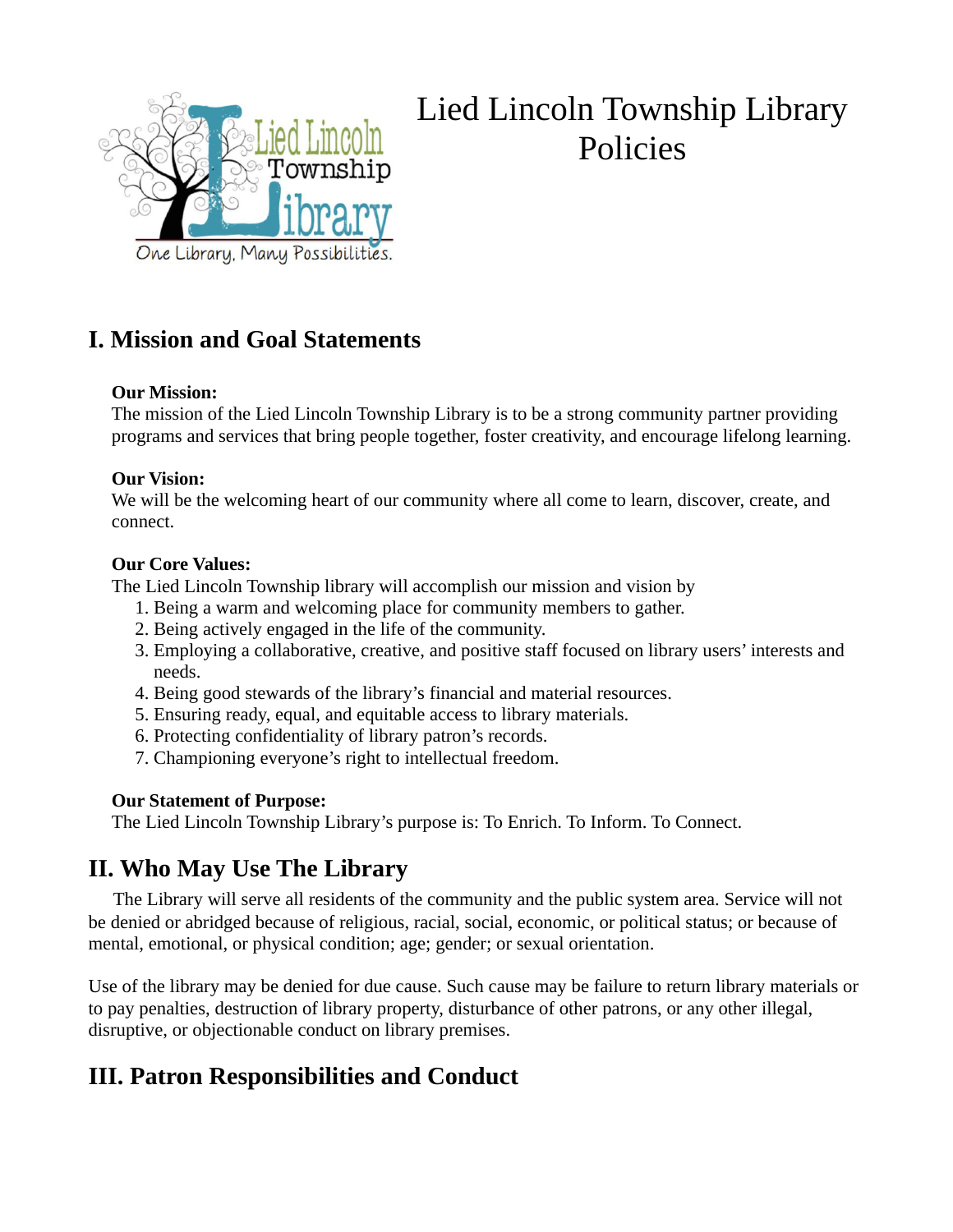It is a patron's responsibility to maintain necessary and proper standards of behavior in order to protect his or her individual rights and the rights and privileges of other library patrons. If a patron creates a public nuisance, that patron may be restricted from the library and from the use of the library facilities. Those who are unwilling to leave or do not leave within a reasonable amount of time, after being instructed to do so by the staff, will be subject to the law.

Section 51-212 of the Nebraska Revised Statutes specifically gives public libraries the power to regulate the use of the library and to exclude from the library persons who violate or refuse to comply with the library's rules and regulations.

Children of all ages are encouraged to use the library for homework, recreational reading, computer use and program attendance. Children who are continually disruptive will be given a warning that he or she must settle down or will be asked to leave the library. If, after a second warning, the child continues to be disruptive, he or she will be asked to leave the library. If the child needs to contact a parent, he or she may do so and then wait with a staff person until the parent arrives.

#### **Library Rules of Conduct**

The Library is intended to be an inviting, comfortable, clean, and safe place for reading, selecting materials, studying, writing, using computers, and attending Library-authorized programs and meetings. Library users should conduct themselves in a manner that respects other users. Behaviors that infringe upon the rights of library users or staff are prohibited.

•**These rules** are intended to ensure that all Library users may enjoy good service in pleasant surroundings.

•**Enforcement of these rules** will be conducted in a fair and reasonable manner. Library staff, and/or law enforcement are authorized to enforce these rules. Failure to comply with the Library's established rules and policies could result in removal from the premises and exclusion from the Library for a period of one day to one year, or in arrest or prosecution. Violations could also result in the restriction and/or termination of Library privileges, including the use of Library computers and other equipment.

•**Individual users have the right** to request an administrative review of an exclusion order that is for a period greater than two weeks.

#### **The following actions are examples, but not a complete list, of conduct not allowed on Library property:**

•Failing to comply with a reasonable staff request.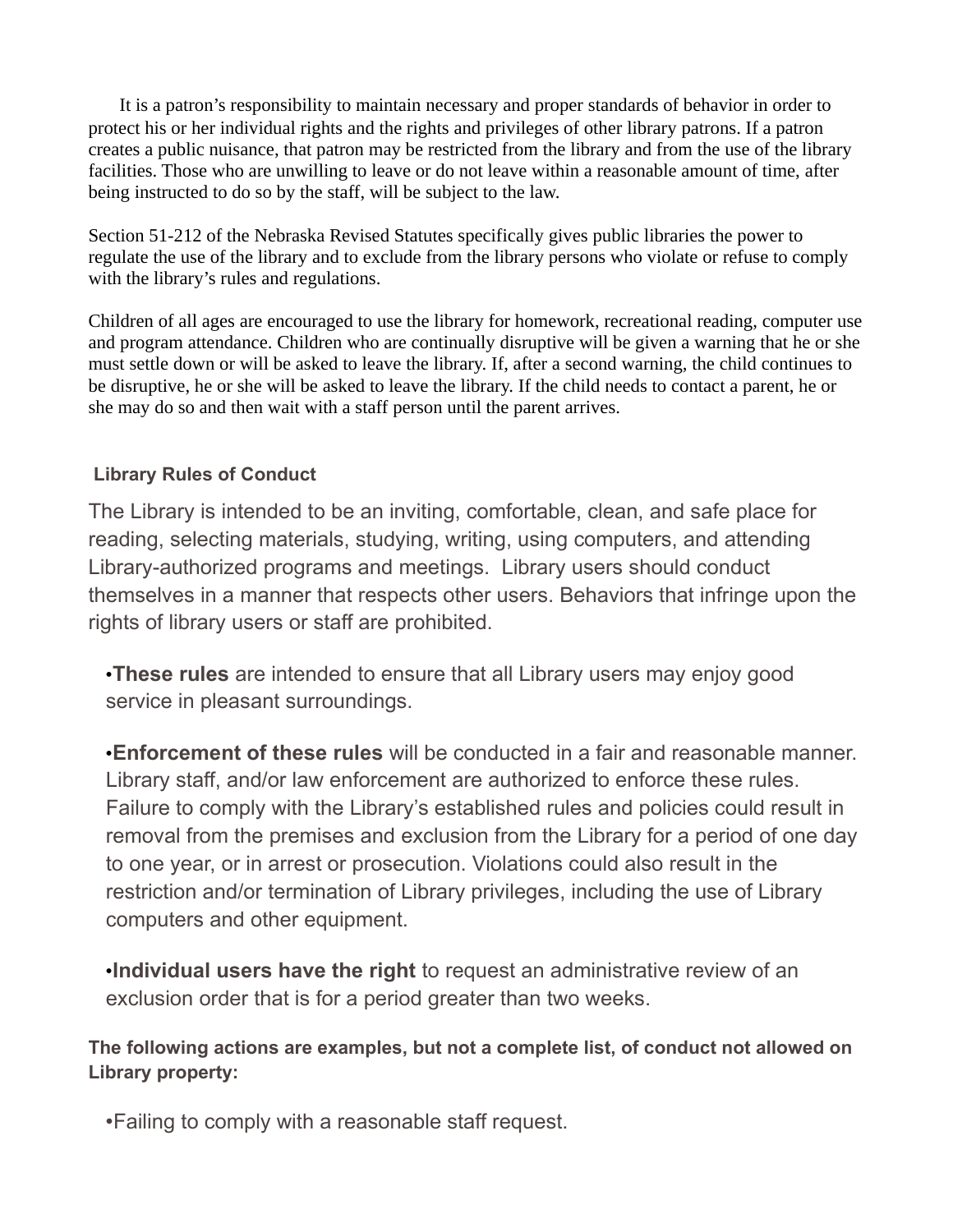•Possessing, using, or being under the influence of alcohol or controlled substances.

•Using tobacco or vapor products.

•Verbally, physically, or sexually threatening or harassing other users, volunteers, or staff, including stalking, staring, lurking, bullying, obscene language, offensive touching, and obscene acts such as sex acts and indecent exposure.

•Stealing, damaging, altering, or inappropriate use of property, furniture, or equipment.

•Fighting or challenging to fight, running, roughhousing, pushing, shoving, or throwing things.

•Creating disruptive noises and/or disturbances which interfere with others use of the library.

•Participating in group activities which are disruptive to the Library environment.

•Lying down or sleeping.

•Blocking aisles, exits, or entrances.

•Harassing or discriminating against users, volunteers, or staff based on race, color, religion, national origin, sex, gender, gender identity, sexual orientation, ancestry, or any other protected class.

•Selling and/or soliciting for money or items or services, except as authorized by the Library Director.

•Trespassing in non-public areas, being in the Library without permission of an authorized Library employee before or after Library operating hours, or camping on Library grounds.

•Using restroom facilities for purposes other than which they are intended.

•Entering or being in the Library with inadequate clothing or hygiene, or being otherwise attired so as to be disruptive to the Library environment.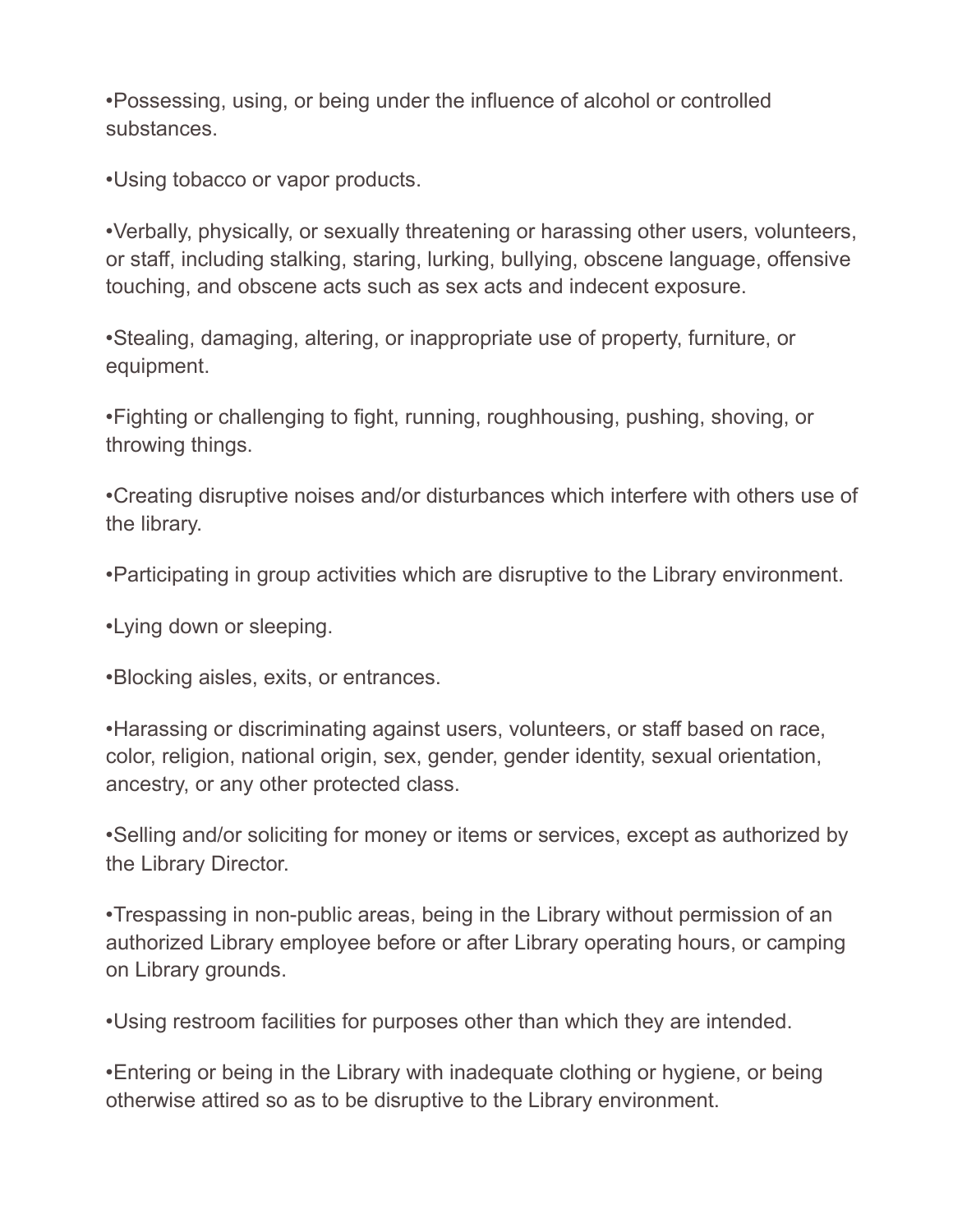•Carrying firearms and dangerous weapons of any type, unless otherwise authorized by law.

•Leaving packages, backpacks, luggage, or any other personal items unattended. Library staff will not store these items for Library users. Unattended items are subject to immediate confiscation.

•Using wheeled devices in the Library or in prohibited areas on Library grounds, except as authorized by law.

•Bringing pets or animals, other than service animals necessary for disabilities, into the Library, except as authorized by the Library Director.

•Engaging in any activity in violation of federal, state, local, or other applicable law or Library policy.

#### **Children in the Library**

Children using the Library on their own must follow the Library Rules of Conduct. Children behaving inappropriately may be required to leave. Children must be able to self-manage while using the Library.

For the safety and comfort of children, parents or responsible caregivers should be with their child/children while in the Library. Parents are responsible for supervising their children in the Library. The Library is not a substitute for child care services.

When necessary, the Library will contact law enforcement to assist a child in need of adult supervision.

#### **Library Children's Areas**

Children's areas are intended for use by children, their parents or caregivers, and other adults accessing materials in the children's collection.

Children's areas may not be used by adults as a general reading room. Adults unaccompanied by children and not actively using children's library materials or resources may be asked to use other areas of the Library.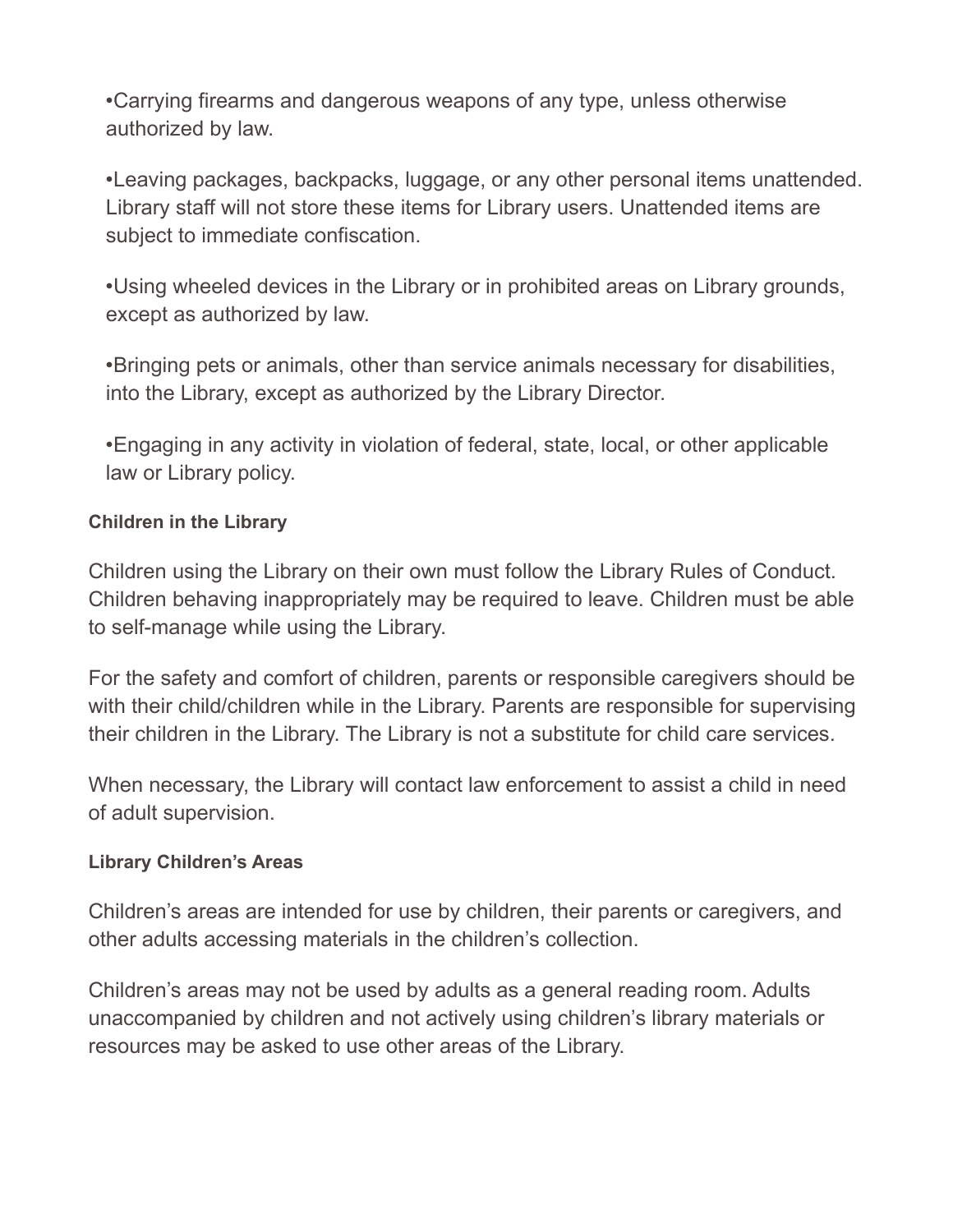# **IV. Services of the Library**

The library provides materials and resources for information, entertainment, intellectual development and enrichment of the people of the community. The library should endeavor to:

- \* Select, organize and make available necessary books and materials.
- \* Provide guidance and assistance to patrons.
- \* Sponsor and implement programs, exhibits, displays, book lists, etc., which would appeal to children and adults.
- \* Cooperate with other community agencies and organizations.
- \* Secure information beyond its own resources when requested (using inter-library loan and other resource sharing methods provided through the system and state).
- \* Lend to other libraries upon request.
- \* Develop and provide services to patrons with special needs
- \* Maintain a balance in its services to various age groups.
- \* Cooperate with, but not perform the functions, of, school or other institutional libraries.
- \* Provide services during hours that best meet the needs of the community, including evening and/or weekend hours.
- \* Regularly review library services being offered.
- \* Use media and other public relations mechanisms to promote the full range of available library services.

## **V. Hours Open**

Monday: 1:30 pm to 5:30 pm Tuesday: 1:30 pm to 5:30 pm Wednesday: 1:30 pm to 5:30 pm Thursday: 1:30 pm to 5:30 pm Friday: 9:00 am to 1:00 pm Saturday: 9:00 am to 1:00 pm

 The library will be closed on the following holidays: New Years Eve and Day, Memorial Day, Independence Day, Labor Day, Thanksgiving Day, and Christmas Eve and Day. As a general rule, when Wausa Public Schools are closed because of snow or other bad weather, the library will also close.

# **VI. Physical Facilities**

 To achieve the goal of good library service, the library board will assure that the library building is maintained.

#### **A. Building Maintenance**

The board will annually review in July the exterior of the building and make arrangements for necessary repairs. Long range planning for other exterior repairs will be discussed at that time. The board will annually review in September the interior of the building and make arrangements for any necessary repairs. Long range planning for other interior repairs and updates will be discussed at that time.

#### **B. Insurance**

 The board will review all insurance policies annually in September in order to have adequate coverage on buildings, contents, and liability.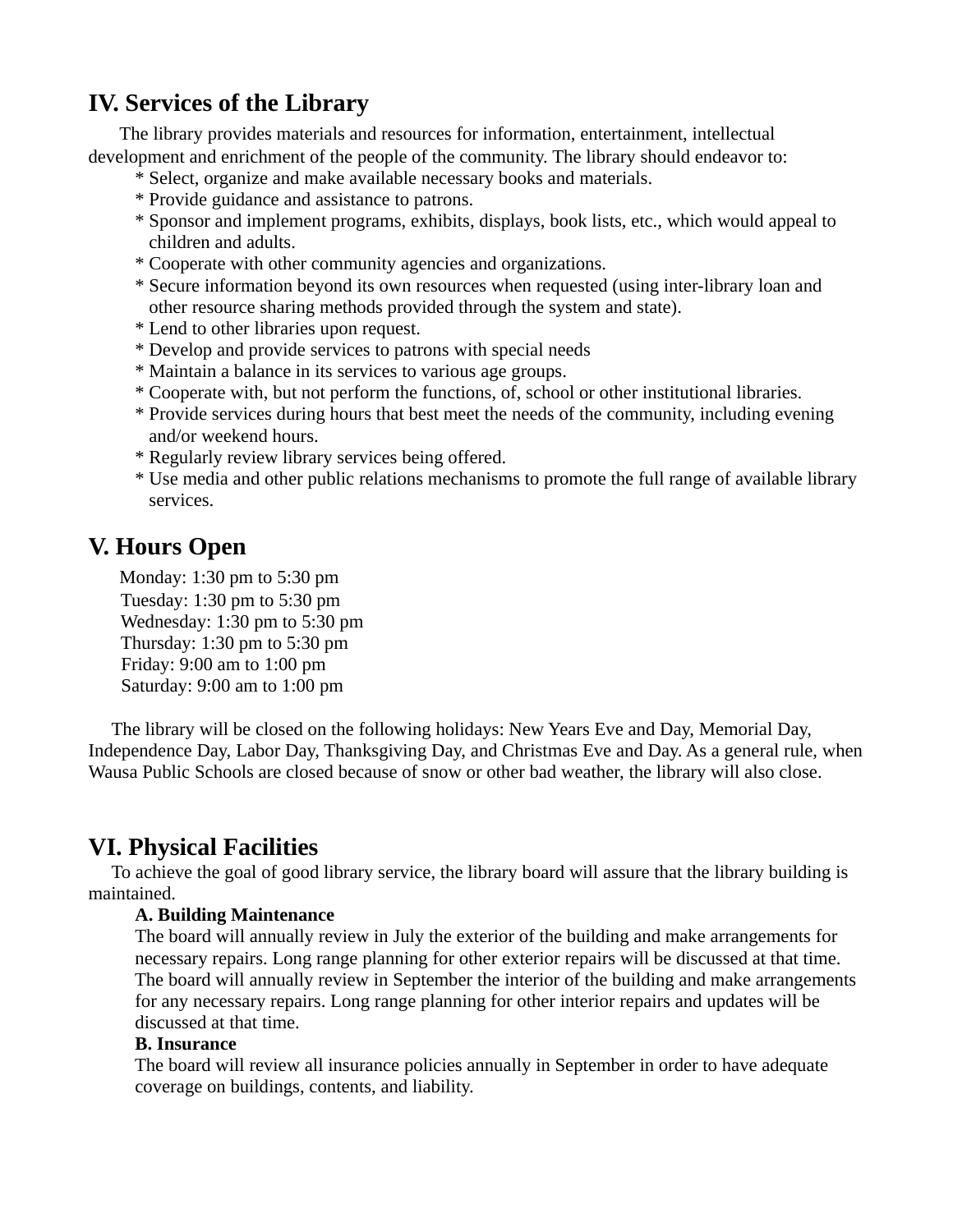### **VII. Meeting Room Policy**

 The Lied Lincoln Township Library has a meeting room with seating for 40-60 people. The primary purpose of this meeting room is support for library functions, meetings, and programs. Reservations for the meeting room will be available to members of the public if the space is not already reserved for library functions, and if a meeting room deposit is made at the time of the reservation with the understanding that it is forfeited in full unless the meeting room is left in the same clean, orderly fashion in which the person/organization found it.

### **VIII. Volunteers**

 The library board encourages individuals and groups to volunteer their time and efforts in the service of the Lied Lincoln Township Library. In appreciation of volunteer services, the library acknowledges the need to provide for appropriate recognition befitting the benefit to the library and the community it serves. (April is national volunteers month)

# **IX. Personnel Policy**

#### **A. Management Policy**

The duly appointed library board shall have all management rights, authorities and responsibilities as stated in Nebraska Revised Statutes section 51.

- \* The library board shall select, appoint and , when necessary for valid reasons, dismiss the director of the library.
- \* The library board shall provide an effective orientation for new directors to assure that the director understands a) the policies and processes related to the daily operation of the library, b) reporting and budgetary requirements that assure accountability and compliance with the law, c) the expectations of the board in regard to administrative processes and protocol, particularly as they relate to conduction effective and efficient board meetings, and d) rules and requirements for state certification and any assistance which is provided by the library to acquire and maintain appropriate certification.
- \* The library board shall conduct annual appraisals of the library director's performance, at which time personal and management goals can be discussed and negotiated.
- \* It is the policy of the Lied Lincoln Township Library to provide equal employment opportunity for all qualified persons, according to the provisions of State and Federal laws and regulations.

#### **B. Administrative Policy**

 The person appointed as library director shall be charged with the sole administration of the library. The library directors job description is to:

- \* Act as technical advisor to the board and recommend employment of all personnel and supervise their work.
- \* Carry out the policies of the library as adopted by the board, recommend needed policies for board action, and report regularly to the library board, to the officials of local government and to the general public.
- \* Attend all board meetings, consult with the board in preparing the annual budget for the library and give a report of monthly expenses at each board meeting.
- \* Suggest and carry out plans for extending services of the library, detailing current progress and future needs.
- \* Direct and manage a program of public information to communicate library programs and services to the public.
- \* Keep updated on technology as needed per library equipment.
- \* Know local and state laws and actively support library legislation in the state and nation.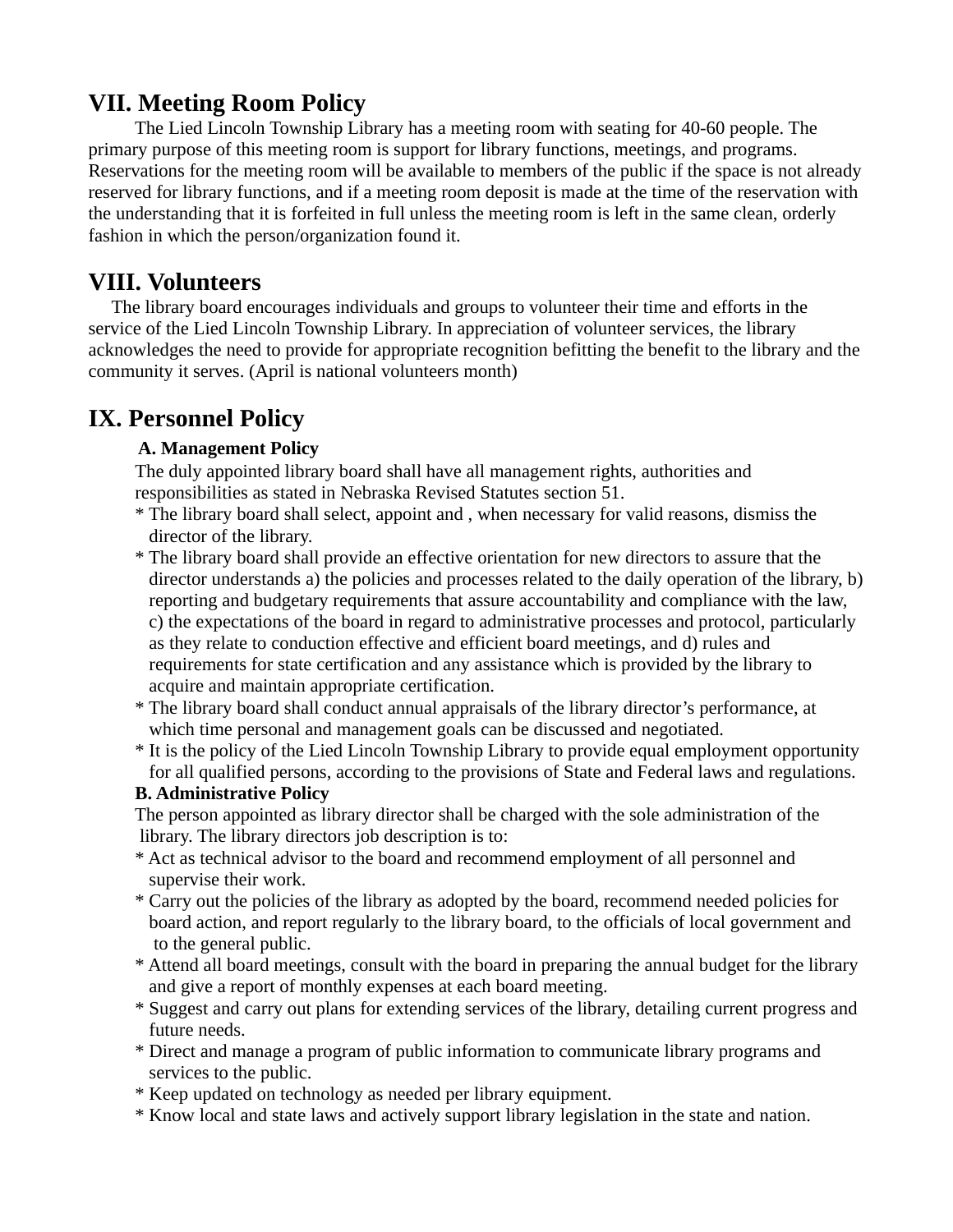- \* Participate in the Nebraska Library Commission Public Library Certification Program for keeping certification current and make full use of the services and consultant of the Nebraska Library commission.
- \* Select and order all books and other materials according to board policy and weed materials as needed
- \* Affiliate with state and national professional organizations and attend professional meetings and workshops.

#### **C. Hiring policy**

 New hires are automatically on a three-month probation period with a wage increase given upon successful completion of probation period. Salary increases are generally given in September following the township annual budget meeting. The library will set vacation pay.

#### **D. Leave of Absence**

Leaves of absence with or without pay may be granted to library employees by the library board on a case-by-case basis and include bereavement leave, military leave and jury duty.

#### **E. Meetings, Conventions and Workshops**

The director, staff and trustees attending continuing education opportunities to aid the library shall be allowed expenses at the discretion of the library board. The director, staff and trustees are encouraged to attend and participate in continuing education activities.

#### **F. Disciplinary Policy**

 An employee of the Lied Lincoln Township Library may be dismissed for any action or behavior that causes the library's image or operation to be diminished. This includes, but not limited to, incompetence, misconduct, inattention to assigned duties or unapproved absences from work. Normally termination would be a final step that would follow: A substandard performance appraisal, verbal and/or written warnings, suspension and/or extended probation. Complete and clear records of all disciplinary processes should be maintained for the protection of the employee and the library.

#### **G. Resignation and Retirement Policy**

A library employee wishing to resign or retire from employment must notify the director or the library board as soon as practicable. The library requests a minimum notice of two weeks. For the library director, a notice of at least one month is preferred.

#### **H. Grievance Procedure**

It is the intent of the Lied Lincoln Township Library that every employee shall have the opportunity to express concerns relating to the physical surroundings in which the employee works, procedures and conditions of the specific position, relationships with fellow workers or supervisors and library rules as they apply to staff. The concern or grievance should be first discussed with the library director and/or taken t the board president who will present it to the full board at the next or at a special board meeting. A board representative will respond to the employee within five (5) days of the board meeting at which the concern was discussed.

#### **I. Drug-Free Workplace Policy**

The unlawful manufacture, distribution, dispensation, possession or use of a controlled substance is prohibited while performing work at and for the Lied Lincoln Township and shall be grounds for appropriate personnel action up to and including termination.

#### **J. Sexual Harassment Policy**

Sexual harassment, either verbal or physical, is and unlawful employment practice and will not be tolerated by the Lied Lincoln Township Library.

### **X. Materials Selection/Collection Development Policy**

#### **A. Objectives**

The purpose of the Lied Lincoln Township Library is to provide all individuals in the community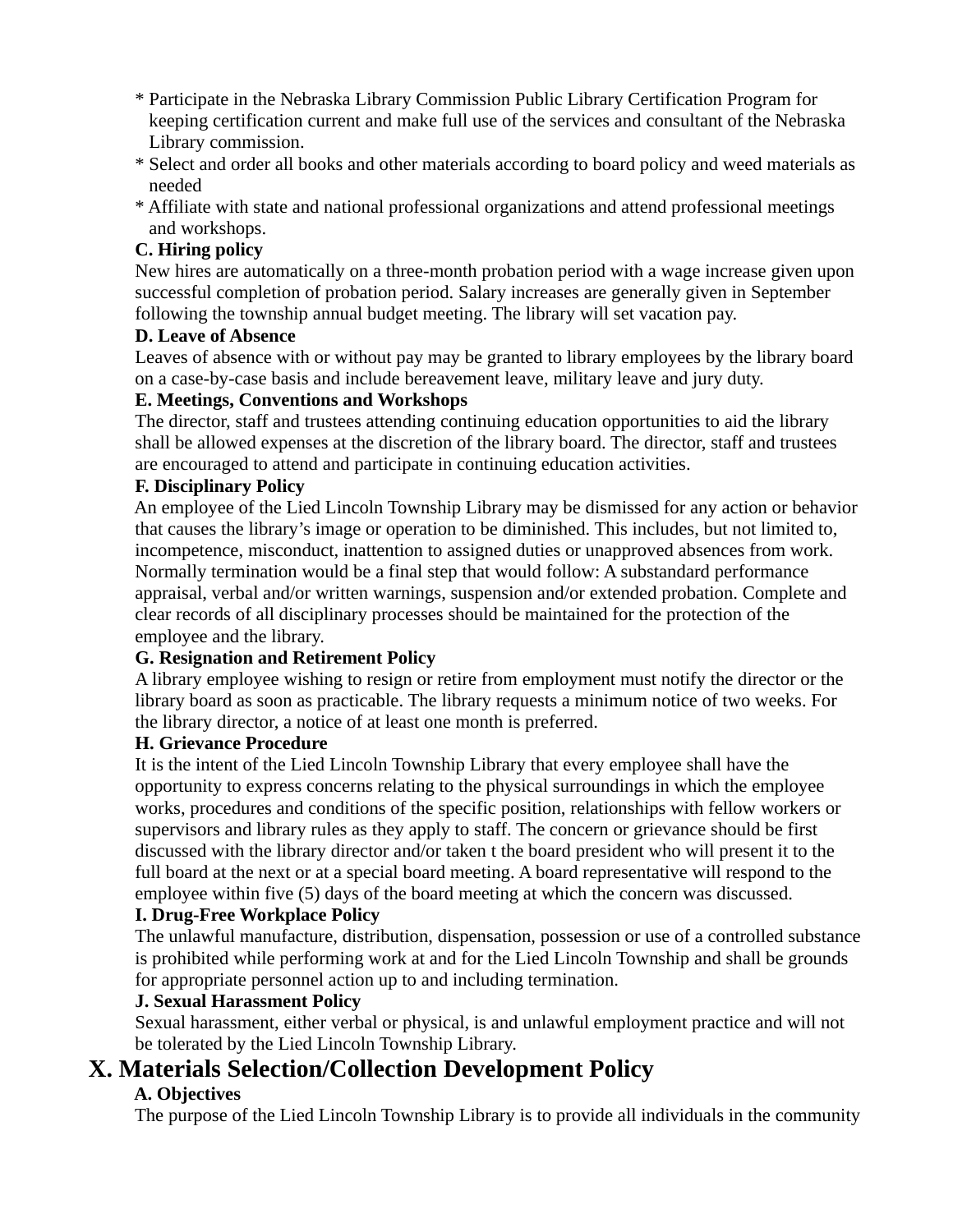with carefully selected books and other materials to aid the individual in the pursuit of education, information, research,pleasure,and the creative use of leisure time. Because of the volume of publishing, as well as the limitations of budget and space, the library must have and use a selection policy with which to meet community interests and needs. The *Library Bill of Rights* has been endorsed the Lied Lincoln Township Library Board of Trustees and are integral parts of the policy.

#### **Library Bill Of Rights**

The American Library Association affirms that all libraries are forums for information and ideas, and that the following basic policies should guide their services.

I. Books and other library resources should be provided for the interest, information, and enlightenment of all people of the community the library serves. Materials should not be excluded because of the origin, background, or views of those contributing to their creation.

II. Libraries should provide materials and information presenting all points of view on current and historical issues. Materials should not be proscribed or removed because of partisan or doctrinal disapproval.

III. Libraries should challenge censorship in the fulfillment of their responsibility to provide information and enlightenment.

IV. Libraries should cooperate with all persons and groups concerned with resisting abridgment of free expression and free access to ideas.

V. A person's right to use a library should not be denied or abridged because of origin, age, background, or views.

VI. Libraries which make exhibit spaces and meeting rooms available to the public they serve should make such facilities available on an equitable basis, regardless of the beliefs or affiliations of individuals or groups requesting their use.

Adopted June 19, 1939, by the ALA Council; amended October 14, 1944; June 18, 1948; February 2, 1961; June 27, 1967; January 23, 1980; inclusion of "age" reaffirmed January 23, 1996.

#### Freedom to Read Statement:

The freedom to read is essential to our democracy. It is continuously under attack. Private groups and

public authorities in various parts of the country are working to remove or limit access to reading materials,

to censor content in schools, to label "controversial" views, to distribute lists of "objectionable" books or

authors, and to purge libraries. These actions apparently rise from a view that our national tradition of free

expression is no longer valid; that censorship and suppression are needed to counter threats to safety or

national security, as well as to avoid the subversion of politics and the corruption of morals. We, as

individuals devoted to reading and as librarians and publishers responsible for disseminating ideas, wish to

assert the public interest in the preservation of the freedom to read.

Most attempts at suppression rest on a denial of the fundamental premise of democracy: that the ordinary individual, by exercising critical judgment, will select the good and reject the bad. We trust Americans to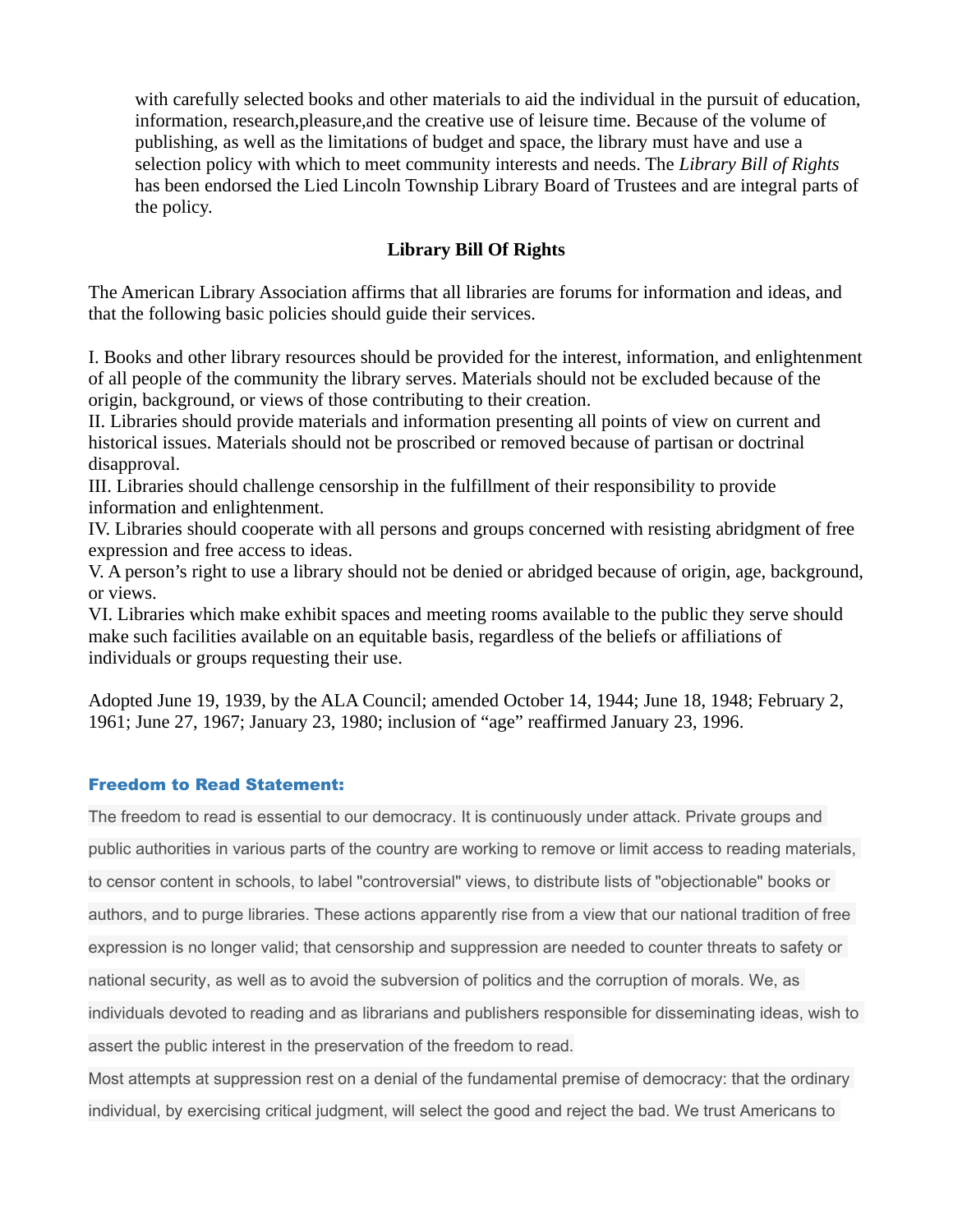recognize propaganda and misinformation, and to make their own decisions about what they read and believe. We do not believe they are prepared to sacrifice their heritage of a free press in order to be "protected" against what others think may be bad for them. We believe they still favor free enterprise in ideas and expression.

These efforts at suppression are related to a larger pattern of pressures being brought against education, the press, art and images, films, broadcast media, and the Internet. The problem is not only one of actual censorship. The shadow of fear cast by these pressures leads, we suspect, to an even larger voluntary curtailment of expression by those who seek to avoid controversy or unwelcome scrutiny by government officials.

Such pressure toward conformity is perhaps natural to a time of accelerated change. And yet suppression is never more dangerous than in such a time of social tension. Freedom has given the United States the elasticity to endure strain. Freedom keeps open the path of novel and creative solutions, and enables change to come by choice. Every silencing of a heresy, every enforcement of an orthodoxy, diminishes the toughness and resilience of our society and leaves it the less able to deal with controversy and difference. Now as always in our history, reading is among our greatest freedoms. The freedom to read and write is almost the only means for making generally available ideas or manners of expression that can initially command only a small audience. The written word is the natural medium for the new idea and the untried voice from which come the original contributions to social growth. It is essential to the extended discussion that serious thought requires, and to the accumulation of knowledge and ideas into organized collections. We believe that free communication is essential to the preservation of a free society and a creative culture. We believe that these pressures toward conformity present the danger of limiting the range and variety of inquiry and expression on which our democracy and our culture depend. We believe that every American community must jealously guard the freedom to publish and to circulate, in order to preserve its own freedom to read. We believe that publishers and librarians have a profound responsibility to give validity to that freedom to read by making it possible for the readers to choose freely from a variety of offerings. The freedom to read is guaranteed by the Constitution. Those with faith in free people will stand firm on these constitutional guarantees of essential rights and will exercise the responsibilities that accompany these rights.

We therefore affirm these propositions:

**1.** *It is in the public interest for publishers and librarians to make available the widest diversity of views and expressions, including those that are unorthodox, unpopular, or considered dangerous by the majority.*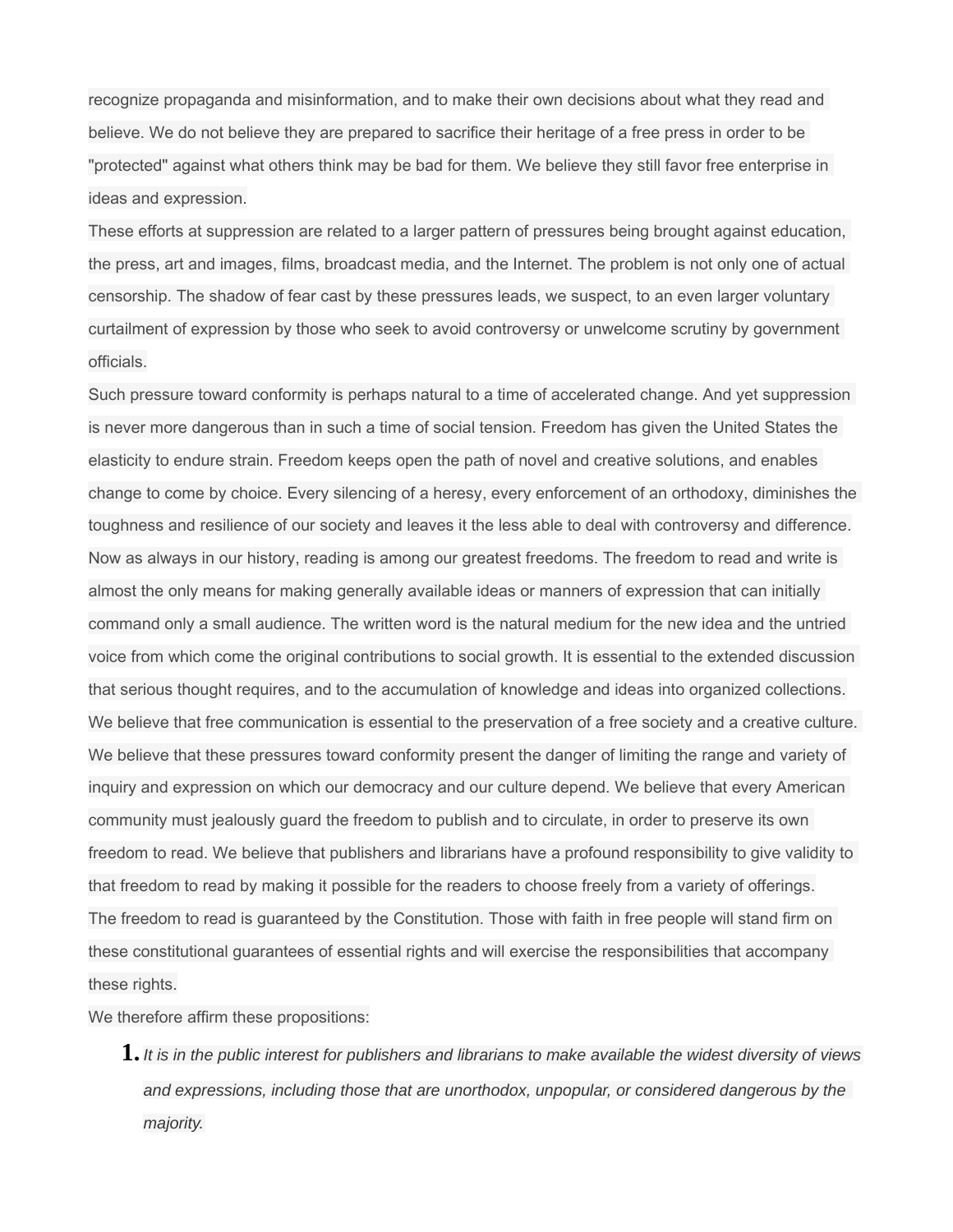Creative thought is by definition new, and what is new is different. The bearer of every new thought is a rebel until that idea is refined and tested. Totalitarian systems attempt to maintain themselves in power by the ruthless suppression of any concept that challenges the established orthodoxy. The power of a democratic system to adapt to change is vastly strengthened by the freedom of its citizens to choose widely from among conflicting opinions offered freely to them. To stifle every nonconformist idea at birth would mark the end of the democratic process. Furthermore, only through the constant activity of weighing and selecting can the democratic mind attain the strength demanded by times like these. We need to know not only what we believe but why we believe it.

- **2.** *Publishers, librarians, and booksellers do not need to endorse every idea or presentation they make available. It would conflict with the public interest for them to establish their own political, moral, or aesthetic views as a standard for determining what should be published or circulated.* Publishers and librarians serve the educational process by helping to make available knowledge and ideas required for the growth of the mind and the increase of learning. They do not foster education by imposing as mentors the patterns of their own thought. The people should have the freedom to read and consider a broader range of ideas than those that may be held by any single librarian or publisher or government or church. It is wrong that what one can read should be confined to what another thinks proper.
- **3.** *It is contrary to the public interest for publishers or librarians to bar access to writings on the basis of the personal history or political affiliations of the author.*

No art or literature can flourish if it is to be measured by the political views or private lives of its creators. No society of free people can flourish that draws up lists of writers to whom it will not listen, whatever they may have to say.

**4.** *There is no place in our society for efforts to coerce the taste of others, to confine adults to the reading matter deemed suitable for adolescents, or to inhibit the efforts of writers to achieve artistic expression.*

To some, much of modern expression is shocking. But is not much of life itself shocking? We cut off literature at the source if we prevent writers from dealing with the stuff of life. Parents and teachers have a responsibility to prepare the young to meet the diversity of experiences in life to which they will be exposed, as they have a responsibility to help them learn to think critically for themselves. These are affirmative responsibilities, not to be discharged simply by preventing them from reading works for which they are not yet prepared. In these matters values differ, and values cannot be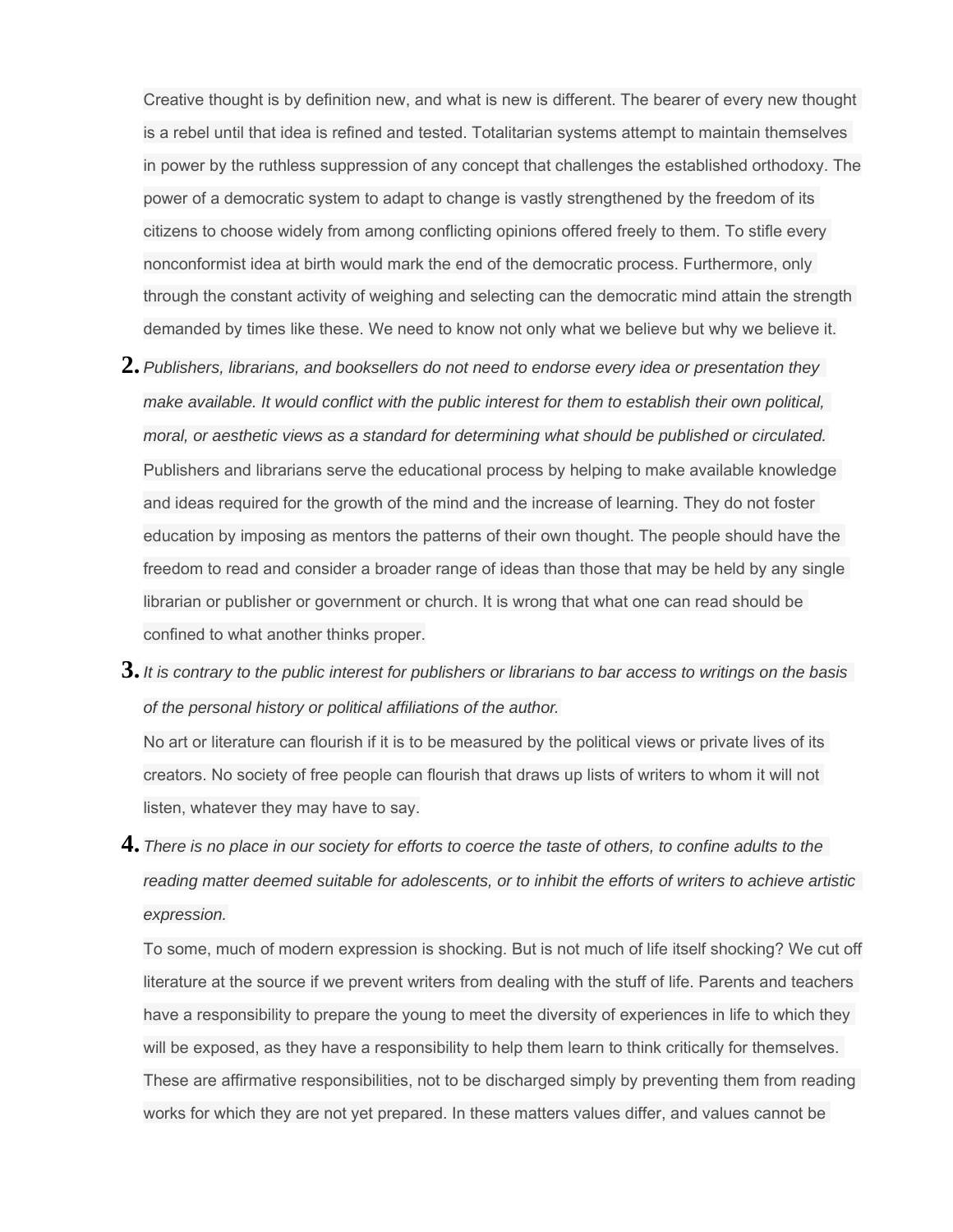legislated; nor can machinery be devised that will suit the demands of one group without limiting the freedom of others.

**5.** *It is not in the public interest to force a reader to accept the prejudgment of a label characterizing any expression or its author as subversive or dangerous.*

The ideal of labeling presupposes the existence of individuals or groups with wisdom to determine by authority what is good or bad for others. It presupposes that individuals must be directed in making up their minds about the ideas they examine. But Americans do not need others to do their thinking for them.

**6.** *It is the responsibility of publishers and librarians, as guardians of the people's freedom to read, to contest encroachments upon that freedom by individuals or groups seeking to impose their own standards or tastes upon the community at large; and by the government whenever it seeks to reduce or deny public access to public information.*

It is inevitable in the give and take of the democratic process that the political, the moral, or the aesthetic concepts of an individual or group will occasionally collide with those of another individual or group. In a free society individuals are free to determine for themselves what they wish to read, and each group is free to determine what it will recommend to its freely associated members. But no group has the right to take the law into its own hands, and to impose its own concept of politics or morality upon other members of a democratic society. Freedom is no freedom if it is accorded only to the accepted and the inoffensive. Further, democratic societies are more safe, free, and creative when the free flow of public information is not restricted by governmental prerogative or self-censorship.

**7.** *It is the responsibility of publishers and librarians to give full meaning to the freedom to read by providing books that enrich the quality and diversity of thought and expression. By the exercise of this affirmative responsibility, they can demonstrate that the answer to a "bad" book is a good one, the answer to a "bad" idea is a good one.*

The freedom to read is of little consequence when the reader cannot obtain matter fit for that reader's purpose. What is needed is not only the absence of restraint, but the positive provision of opportunity for the people to read the best that has been thought and said. Books are the major channel by which the intellectual inheritance is handed down, and the principal means of its testing and growth. The defense of the freedom to read requires of all publishers and librarians the utmost of their faculties, and deserves of all Americans the fullest of their support.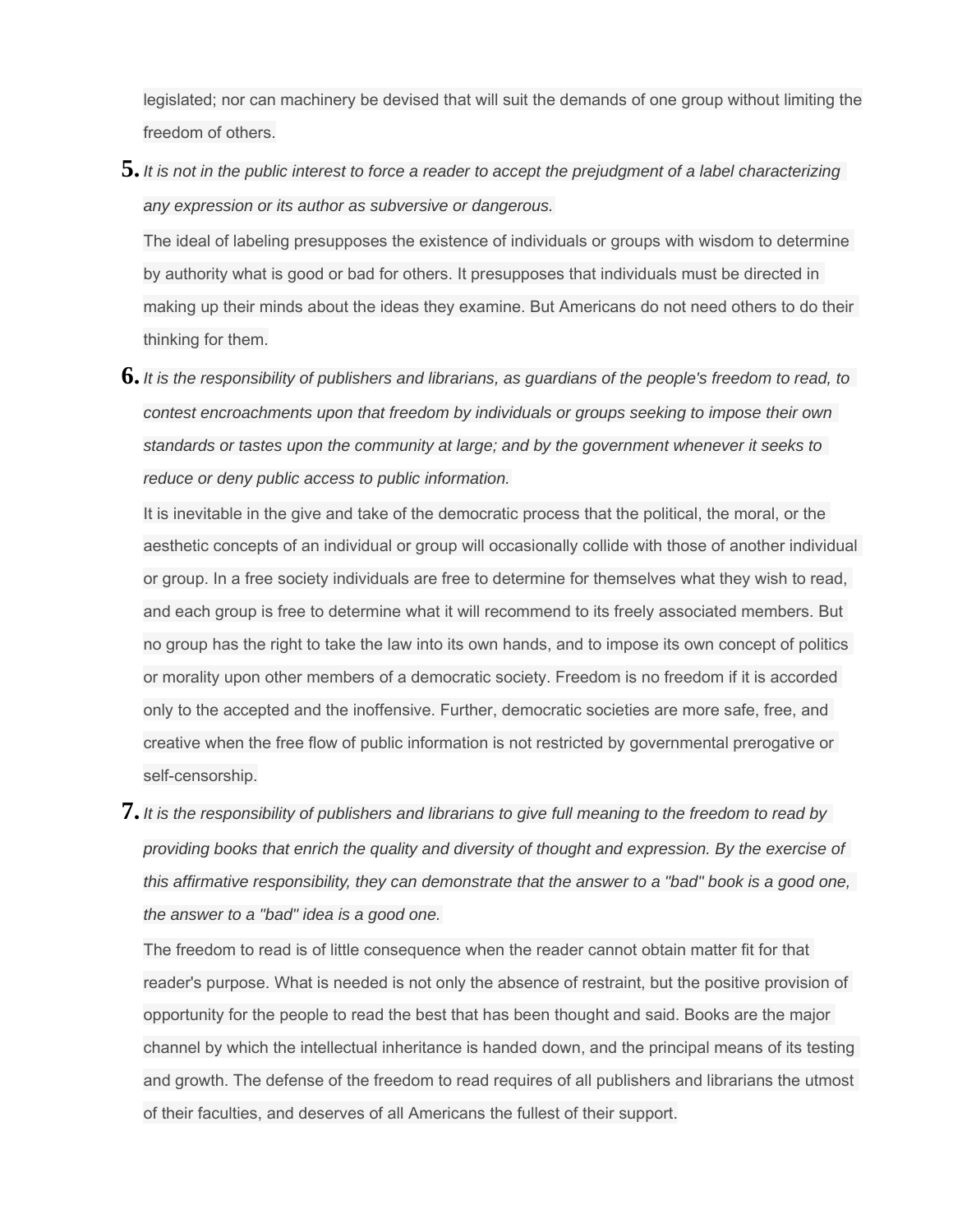We state these propositions neither lightly nor as easy generalizations. We here stake out a lofty claim for the value of the written word. We do so because we believe that it is possessed of enormous variety and usefulness, worthy of cherishing and keeping free. We realize that the application of these propositions may mean the dissemination of ideas and manners of expression that are repugnant to many persons. We do not state these propositions in the comfortable belief that what people read is unimportant. We believe rather that what people read is deeply important; that ideas can be dangerous; but that the suppression of ideas is fatal to a democratic society. Freedom itself is a dangerous way of life, but it is ours.

This statement was originally issued in May of 1953 by the Westchester Conference of the American Library Association and the American Book Publishers Council, which in 1970 consolidated with the American Educational Publishers Institute to become the Association of American Publishers. Adopted June 25, 1953, by the ALA Council and the AAP Freedom to Read Committee; amended January 28, 1972; January 16, 1991; July 12, 2000; June 30, 2004.

# Core Values of Librarianship

•

The foundation of modern librarianship rests on an essential set of core values that define, inform, and guide our professional practice. These values reflect the history and ongoing development of the profession and have been advanced, expanded, and refined by numerous policy statements of the American Library Association. Among these are: access, confidentiality/privacy, democracy, diversity, education and lifelong learning, intellectual freedom, preservation, the public good, professionalism, service, social responsibility, and sustainability.

It would be difficult, if not impossible, to express our values more eloquently than ALA already has in the [Freedom to Read statement,](https://www.ala.org/advocacy/intfreedom/freedomreadstatement) the [Library Bill of Rights](https://www.ala.org/advocacy/intfreedom/librarybill), the [ALA Mission](http://www.ala.org/aboutala/)  [Statement](http://www.ala.org/aboutala/), [Libraries: An American Value,](https://www.ala.org/advocacy/intfreedom/americanvalue) and other documents. These policies have been carefully thought out, articulated, debated, and approved by the [ALA Council](http://www.ala.org/aboutala/governance/council). They are interpreted, revised or expanded when necessary. Over time, the values embodied in these policies have been embraced by the majority of librarians as the foundations of their practice. These selections are direct quotes from the [ALA Policy Manual](https://www.ala.org/aboutala/governance/policymanual).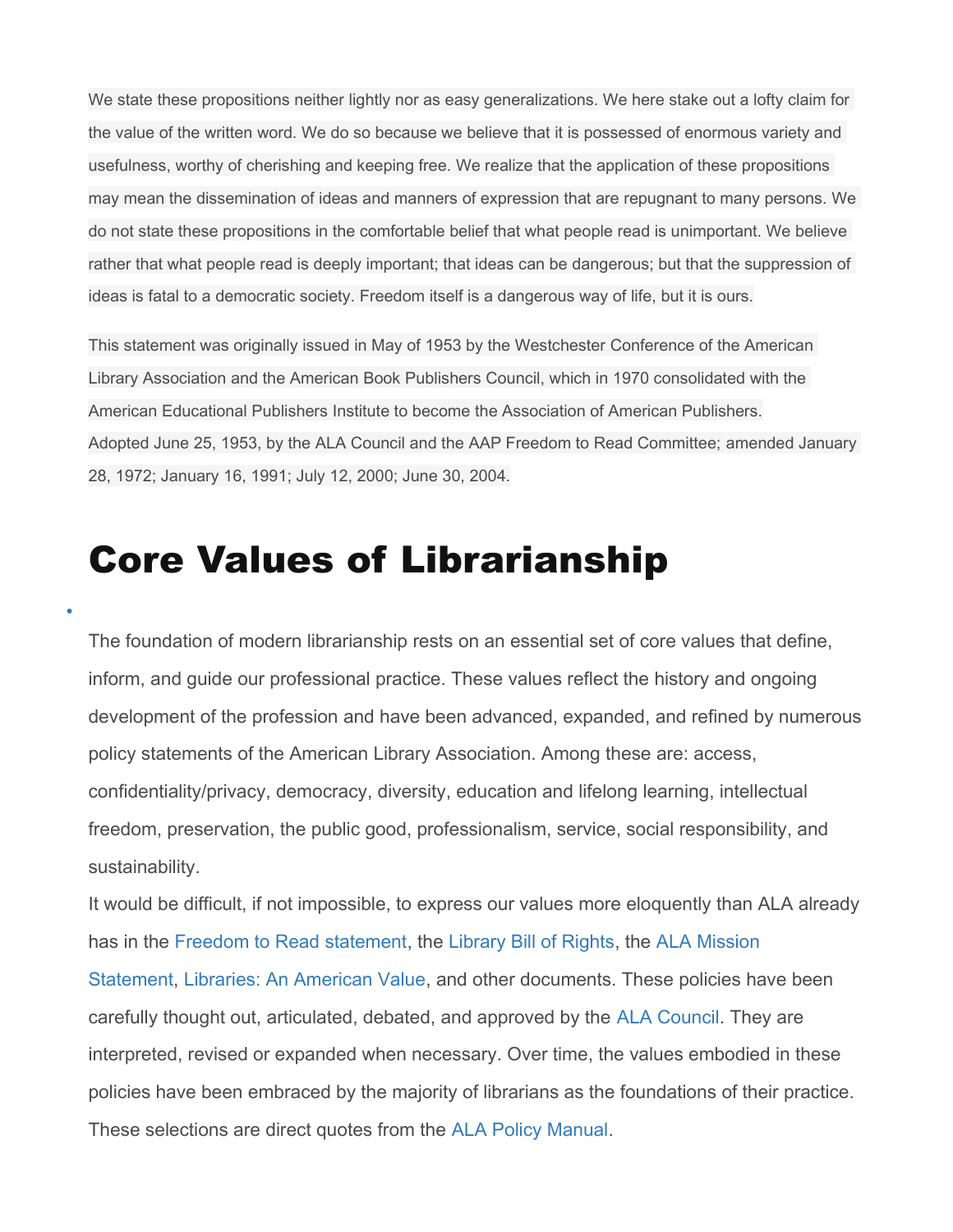### **Access**

All information resources that are provided directly or indirectly by the library, regardless of technology, format, or methods of delivery, should be readily, equally, and equitably accessible to all library users. [ALA Policy Manual](http://www.ala.org/aboutala/governance/policymanual/updatedpolicymanual/section2/53intellfreedom#B.2.1.14) [B.2.1.14 Economic Barriers to Information](http://www.ala.org/aboutala/governance/policymanual/updatedpolicymanual/section2/53intellfreedom#B.2.1.15)  [Access](http://www.ala.org/aboutala/governance/policymanual/updatedpolicymanual/section2/53intellfreedom#B.2.1.15)

### Confidentiality/Privacy

Protecting user privacy and confidentiality is necessary for intellectual freedom and fundamental to the ethics and practice of librarianship. [ALA Policy Manual](http://www.ala.org/aboutala/governance/policymanual/updatedpolicymanual/section2/53intellfreedom#B.2.1.17) [B.2.1.17 Privacy](http://www.ala.org/aboutala/governance/policymanual/updatedpolicymanual/section2/53intellfreedom#B.2.1.17)

### **Democracy**

A democracy presupposes an informed citizenry. The First Amendment mandates the right of all persons to free expression, and the corollary right to receive the constitutionally protected expression of others. The publicly supported library provides free and equal access to information for all people of the community the library serves. [Interpretations of the Library Bill](http://ala.org/advocacy/intfreedom/librarybill/interpretations) [of Rights](http://ala.org/advocacy/intfreedom/librarybill/interpretations), [Economic Barriers to Information Access](https://www.ala.org/advocacy/intfreedom/librarybill/interpretations/economicbarriers)

### **Diversity**

We value our nation's diversity and strive to reflect that diversity by providing a full spectrum of resources and services to the communities we serve. [ALA Policy Manual B.3](http://www.ala.org/aboutala/governance/policymanual/updatedpolicymanual/section2/3diversity) 

[Diversity,](http://www.ala.org/aboutala/governance/policymanual/updatedpolicymanual/section2/3diversity) [Libraries: An American Value](http://ala.org/advocacy/intfreedom/americanvalue)

### Education and Lifelong Learning

ALA promotes the creation, maintenance, and enhancement of a learning society, encouraging its members to work with educators, government officials, and organizations in coalitions to initiate and support comprehensive efforts to ensure that school, public, academic, and special libraries in every community cooperate to provide lifelong learning services to all. [ALA Policy Manual](http://www.ala.org/aboutala/governance/policymanual/updatedpolicymanual/section1/1mission) [A.1.1 Introduction](http://www.ala.org/aboutala/governance/policymanual/updatedpolicymanual/section1/1mission)

### Intellectual Freedom

We uphold the principles of intellectual freedom and resist all efforts to censor library resources. [ALA Policy Manual B.2 Intellectual Freedom](http://www.ala.org/aboutala/governance/policymanual/updatedpolicymanual/section2/53intellfreedom), [ALA Code of Ethics, Article II](http://ala.org/tools/ethics)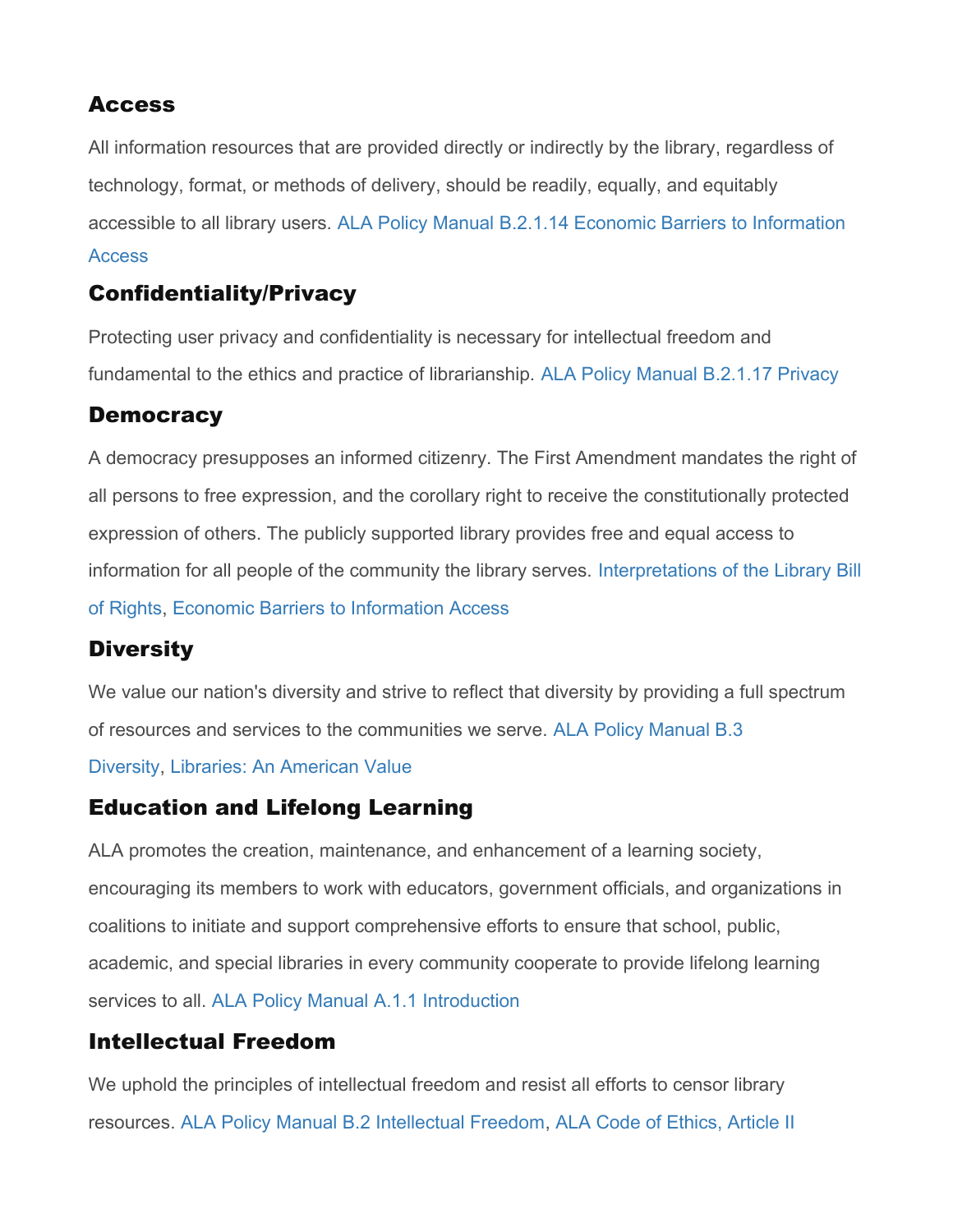### The Public Good

ALA reaffirms the following fundamental values of libraries in the context of discussing outsourcing and privatization of library services. These values include that libraries are an essential public good and are fundamental institutions in democratic societies. [1998-99](http://www.ala.org/tools/outsourcing/background)  [CD#24.1, Motion #1](http://www.ala.org/tools/outsourcing/background)

### **Preservation**

The Association supports the preservation of information published in all media and formats. The association affirms that the preservation of information resources is central to libraries and librarianship. [ALA Policy Manual B.8.3. Preservation,](http://www.ala.org/aboutala/governance/policymanual/updatedpolicymanual/section2/52libsvcsandrespon#B.8.3) [Preservation Policy](http://ala.org/alcts/resources/preserv/01alaprespolicy)

### Professionalism

The American Library Association supports the provision of library services by professionally qualified personnel who have been educated in graduate programs within institutions of higher education. It is of vital importance that there be professional education available to meet the social needs and goals of library services. [ALA Policy Manual B.7.1 Graduate](http://www.ala.org/aboutala/governance/policymanual/updatedpolicymanual/section2/56libeduc#B.7.1)  [Programs in Library and Information Studies](http://www.ala.org/aboutala/governance/policymanual/updatedpolicymanual/section2/56libeduc#B.7.1)

### **Service**

We provide the highest level of service to all library users. We strive for excellence in the profession by maintaining and enhancing our own knowledge and skills, by encouraging the professional development of co-workers, and by fostering the aspirations of potential members of the profession. [ALA Code of Ethics](http://ala.org/tools/ethics)

### Social Responsibility

ALA recognizes its broad social responsibilities. The broad social responsibilities of the American Library Association are defined in terms of the contribution that librarianship can make in ameliorating or solving the critical problems of society; support for efforts to help inform and educate the people of the United States on these problems and to encourage them to examine the many views on and the facts regarding each problem; and the willingness of ALA to take a position on current critical issues with the relationship to libraries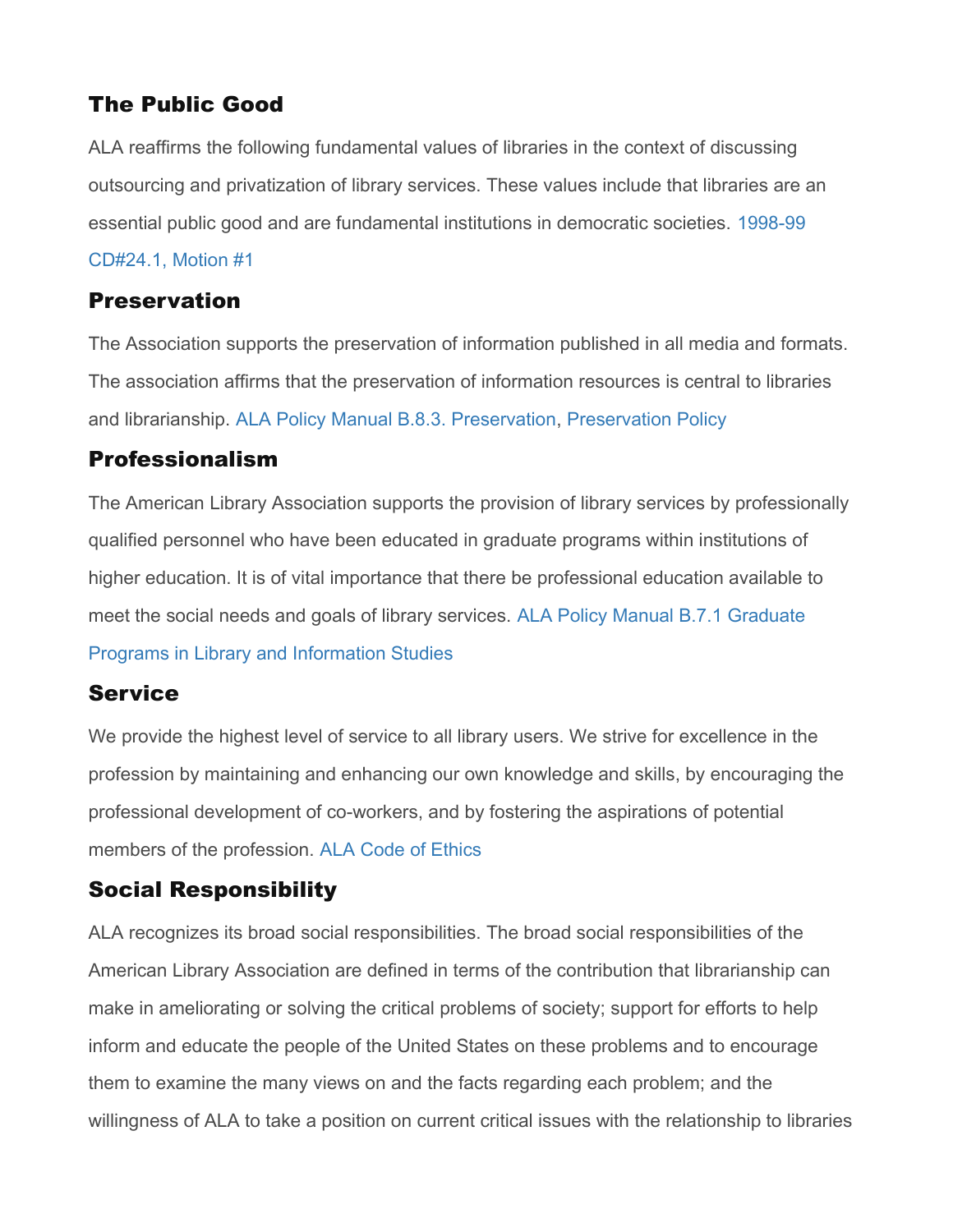and library service set forth in the position statement. [ALA Policy Manual A.1.1 Mission](http://www.ala.org/aboutala/governance/policymanual/updatedpolicymanual/section1/1mission) 

#### [Priority Areas, Goals](http://www.ala.org/aboutala/governance/policymanual/updatedpolicymanual/section1/1mission)

### **Sustainability**

ALA is supporting the library community by showing its commitment to assisting in the development of sustainable libraries with the addition of sustainability as a core value of librarianship. This consists of practices that are environmentally sound, economically feasible and socially equitable. Libraries play an important and unique role in promoting community awareness about resilience, climate change and a sustainable future. They are also leading by example by taking steps to reduce their environmental footprint. [ALA Policy Manual A.1.4](http://www.ala.org/aboutala/governance/policymanual/updatedpolicymanual/section1/1mission#A.1.4%20Core%20Organizational%20Values%20(Old%20Number%201.3.1)) 

#### [Core Organizational Values](http://www.ala.org/aboutala/governance/policymanual/updatedpolicymanual/section1/1mission#A.1.4%20Core%20Organizational%20Values%20(Old%20Number%201.3.1))

#### **B. Responsibility for Selection**

The ultimate responsibility for selection of library materials rests with the library director who operates within the framework of the policies determined by the Lied Lincoln Township Library Board of Trustees. This responsibility may be shared with other members of the library staff; however, because the director must be available to answer to the library board and the general public for actual selections made, the director has the authority to reject or select any items contrary to the recommendations of the staff.

#### **C. Criteria for Selection**

The main points considered in the selection of materials are:

- \* Individual merit of each item
- \* Popular appeal/demand
- \* Suitability of Material for the clientele
- \* Existing library holdings
- \* Budget

#### **D. Interlibrary Loan**

#### **Introduction**

Interlibrary loan is a cooperative resource sharing service that enables us to borrow materials we do not own from other libraries. This service enables libraries to reach beyond their own limitations of space, budget, and scope of collection, to offer, through borrowing from another library, access to a range and wealth of materials greater than they are able to provide.

#### **Who may use this service?**

Interlibrary loan service is available to any Lied Lincoln Township library card holder with borrower privileges, who has an account in good standing.

#### **How are requests made?**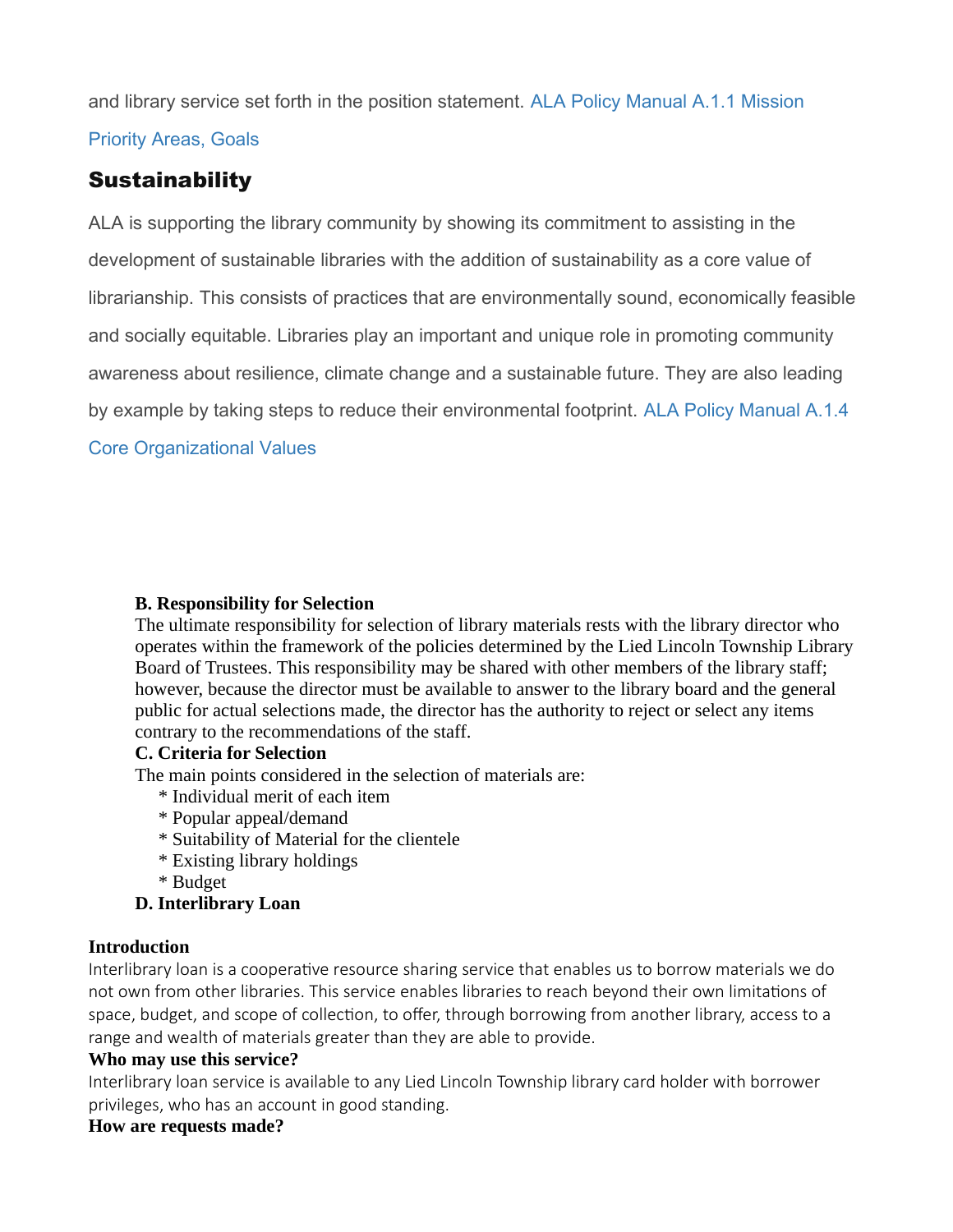Interlibrary loan request forms are available at the Circulation Desk (front desk) at the library. You may also contact library staff by phone at 402-586-2454. One library card may have up to five (5) Interlibrary loan item requests at any one time; this includes pending requests as well as currently borrowed items.

#### **What is the cost?**

Patrons are responsible for costs to return Interlibrary loan materials to the lending library. Charges will be applied by the lending library and once that item has been shipped, cancellation is not possible. If a request is made, the material received, but the patron does not pick up the material within (7) days a fee of \$5.00 per requested item will be charged to the patrons library card account.

#### **How will I be notified when my Interlibrary loan arrives?**

You will be e-mailed or called at the phone number you provide on your request form.

#### **How long does it take to receive Interlibrary loan materials?**

Although your Interlibrary loan may arrive sooner, it's a good idea to allow seven to ten days. Please keep in mind that delivery is dependent on numerous factors including location of lending library, mail service, and type of item. Please plan ahead if you need an item to arrive by a specific date.

#### **How long may I keep the material? Are they renewable?**

The loan period for materials borrowed through Interlibrary loan are determined by the lending library, so they vary. Most lenders allow three to four weeks. Renewals occur at the discretion of the lending library. Request a renewal from us by phone, e-mail, or in person before the item's due date, so we can contact the lending library for approval.

**How should Interlibrary loan materials be returned? What if they are late or damaged or lost?** Return borrowed items to the library just as you would our own materials; place in any return drop box or hand to a front desk staff member. Because Interlibrary loan materials are loaned on good faith, they MUST be returned. A \$1.00 per day per item overdue fine will be assessed for Interlibrary loan materials that are returned past their due date. If there is any damage to an Interlibrary loan item or an Interlibrary loan item is lost, the patron will be responsible for the lending library's replacement cost. Please note that replacement cost of library items may be well over the purchase price of the item. Interlibrary loan privileges will be suspended if the borrower damages or loses three (3) items.

#### **E. Gifts and Donations**

The library accepts gifts of books and other materials with the understanding that they will be added to the collection only if appropriate and needed. If they are not needed because of duplication, condition, or dated information, the director can dispose of them as he or she sees fit. The same criteria of selection that are applied to purchased materials are applied to gifts. Memorial gifts of books or money are also accepted with suitable bookplates placed in the book,by law, the library is not allowed to appraise the value of donated materials, though it can provide and acknowledgment of receipt of the items if requested by the donor.

#### **F. Weeding**

An up-to-date, attractive and useful collection is maintained through a continual withdrawal and replacement process. Replacement of worn volumes is dependent upon current demand, usefulness, more recent acquisition, and availability of newer editions. The ongoing process of weeding is the responsibility of the library director and is authorized by the Board of Trustees. Withdrawn materials will be handled in a similar manner and under the same authority as donated materials.

#### **G. Potential Problems or Challenges**

 The Lied Lincoln Township Library recognizes that some materials are controversial and that any given items may offend some patrons. Selections of materials will not be made on the basis of anticipated approval or disapproval, but solely on the basis of the principals stated in this policy.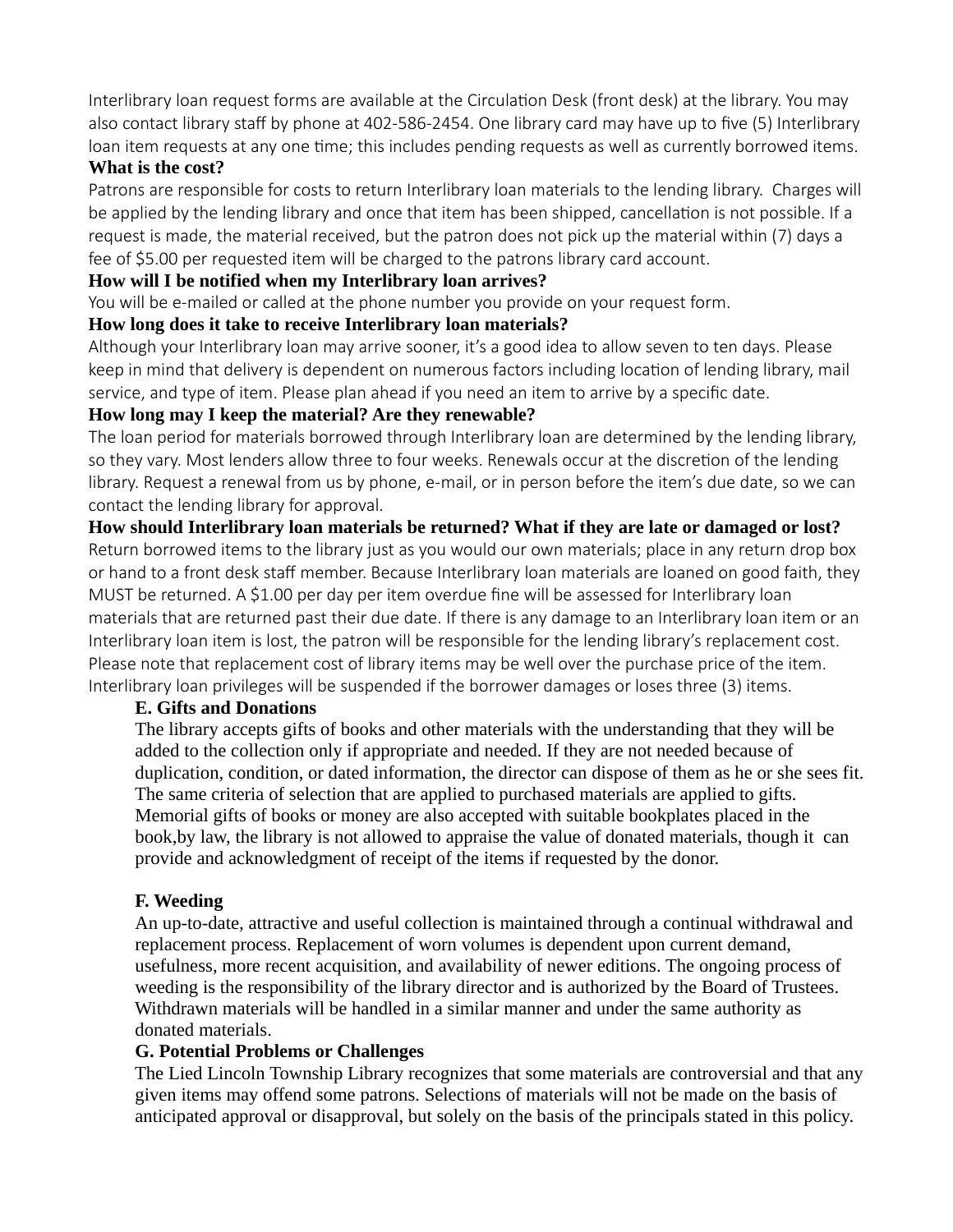Responsibility for the reading of children rests with their parents or legal guardians. Selection of library materials will not be inhibited by the possibility that materials may come into the possession of children. Library materials will not be marked or identified to show approval or disapproval of their contents and no library materials will be sequestered except to protect it from damage or theft.

#### **H. Challenged Materials**

Although materials are carefully selected, there can arise difference of opinion regarding suitable materials. Patrons requesting that materials be withdrawn from or restricted within the collection mat file a statement of their concerns that will be placed on the agenda of the next regular meeting of the Lied Lincoln Township Board of Trustees.

### **XI. Circulation Policy**

#### **A. Patron Registration**

All patrons must be registered to borrow library materials. Residents of Lied Lincoln Township Library receive free library cards; patrons outside of the township must purchase a card. **Non-Resident Policy:**

The **Lied Lincoln Township Library is making a significant investment of their taxpayers' money in the development of a first rate library. In fairness to the taxpayers who fund the library, provision must be made to ensure that everyone using the library is contributing equitably to its operating costs.**

Toward that end, it is the policy of the Lied Lincoln Township Library board that non-residents be given access to the resources of the library in accordance with the following rules and regulations. **Purpose:** The purpose of this policy is to describe the parameters relating to borrowing privileges for non-resident of the Lied Lincoln Township Library.

**Definition:** A non-resident is defined as "a person who resides outside the taxing area of a public library".

**Fees:** Non-residents have the option to annually purchase a card in order to obtain public library services. The annual cost of the non-resident card will be determined by a resolution of the Library Board of Trustees. The fees will be set after the board has determined that the fees reflect a fair value for services and that the fees are applied equitably. Fees are not refundable. The non-resident card will be issued on a yearly basis from January 1 through December 31. The cost will be pro-rated for the 6 months from July1 through December 31. The pro-rated fee may be reviewed by the Director on a case by case basis.

**Proof of address:** The patron must provide proof of a permanent address and picture identification such as a drivers license. The patron must complete a library registration card and abide by the borrowing regulations of the library.

#### **B. Loan Periods**

- \* Two weeks for books, CDs, periodicals and audio books and may be renewed once if there is not a waiting list for the item.
- \* Videos and DVDs are due after two days unless other arrangements have been made.
- \* In-Library-use reference books do not circulate.
- \* Interlibrary loans are due the date indicated by the lending library.

#### **C. Reserves**

Patrons may reserve materials, at no charge, either in person, on line, or over the phone. Patrons will be notified by telephone when the materials are available.

#### **D. Fines and Charges**

The library director will set the fines for overdue materials. Patrons who have been notified of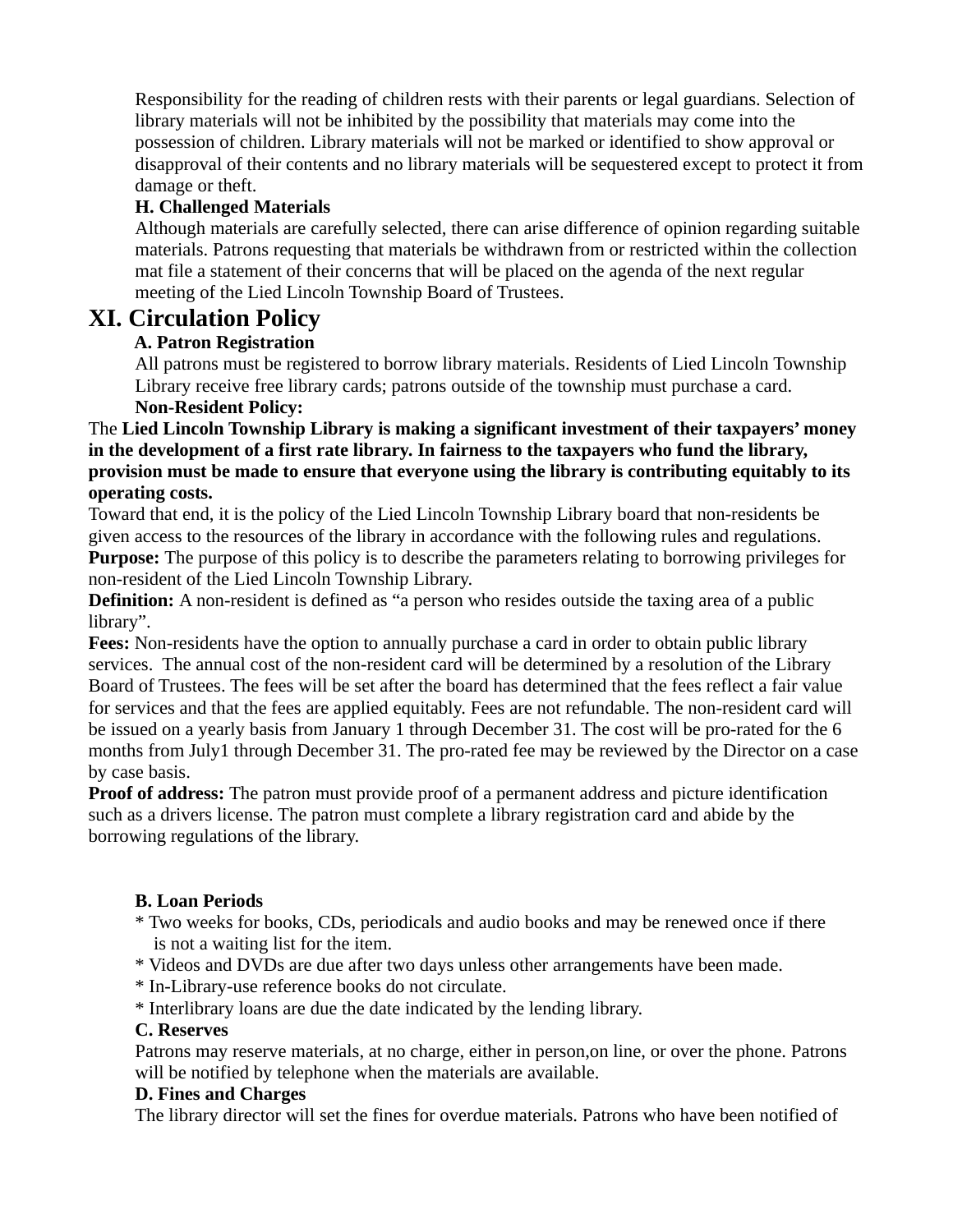overdue materials may be denied borrowing privileges until those materials are returned or paid for.

#### **E. Damaged Materials**

If materials are damaged and judged by the library director as being unsuitable for the collection, the patron must pay the replacement cost.

#### **F. Confidentiality**

State law stipulated confidentiality of library records and Lied Lincoln Township Library adheres strictly to these statutes regarding the protection of the confidentiality of its users.

### **XII. Reference Service policy**

 Lied Lincoln Township Library staff will provide information in the form of short answers to specific questions and guidance in locating material for patrons who appear in person, call on the telephone, or request information through correspondence. They will also assist patrons in the use of the library and teach basic research methodology when appropriate.

### **XIII. Programming Policy**

 A "Program" is a planned interaction between the library staff and the program participants for the purpose of promoting library materials, facilities, or services, as well as offering the community an informational, entertaining or cultural experience. This includes activities such as story times, films, summer library programs for children, and book or author discussion groups. The library director, in conjunction with the library board, will establish a budget and goals for programming to facilitate this policy.

## **XIV. Public Relations Policy**

 **A.** Public relations goals of the Lied Lincoln Township Library are:

- \* To promote a good understanding of the library's objectives and services among governing officials, civic leaders, and the general public; and
- \* To promote active participation in the varied services offered by the library to people of all ages.

**B.** The board recognizes that public relations involves every person who has a connection with the library. The Board urges its own members and every staff member to realize that he or she represents the library in every public contact. Good service supports good public relations. **C.** The director is expected to make presentations and to participate in community activities to promote library services. A reasonable amount of library time will be allowed for preparation and speaking. Materials to be used by press, radio, or television will be approved by the director. **D.** The board will establish a publication budget to cover costs relating to printing, publication, supplies and miscellaneous needs related to the public relations effort.

# **XV. Equipment Use Policy**

 Computers are available to patrons on a first-come, first- serve basis. There is no charge for use of the computer. In order to make the service available to as many patrons as possible, a time limit for usage may be imposed, if needed. Library staff is available for general assistance in using the computer. However, staff persons are not expected to train patrons in the use of application programs.

 **A.** A printer is available. Printer paper will cost 10 cents per sheet for a black and white print and 25 cents per sheet for a color print.

 **B.** A Photocopy machine is available at the rate of 10 cents per page. Copy machine users are advised that there are restrictions on copyrighted materials. Any violation of copyright is the responsibility of the patron.

**C.** The Fax machine is available at a cost of \$2.00 per fax.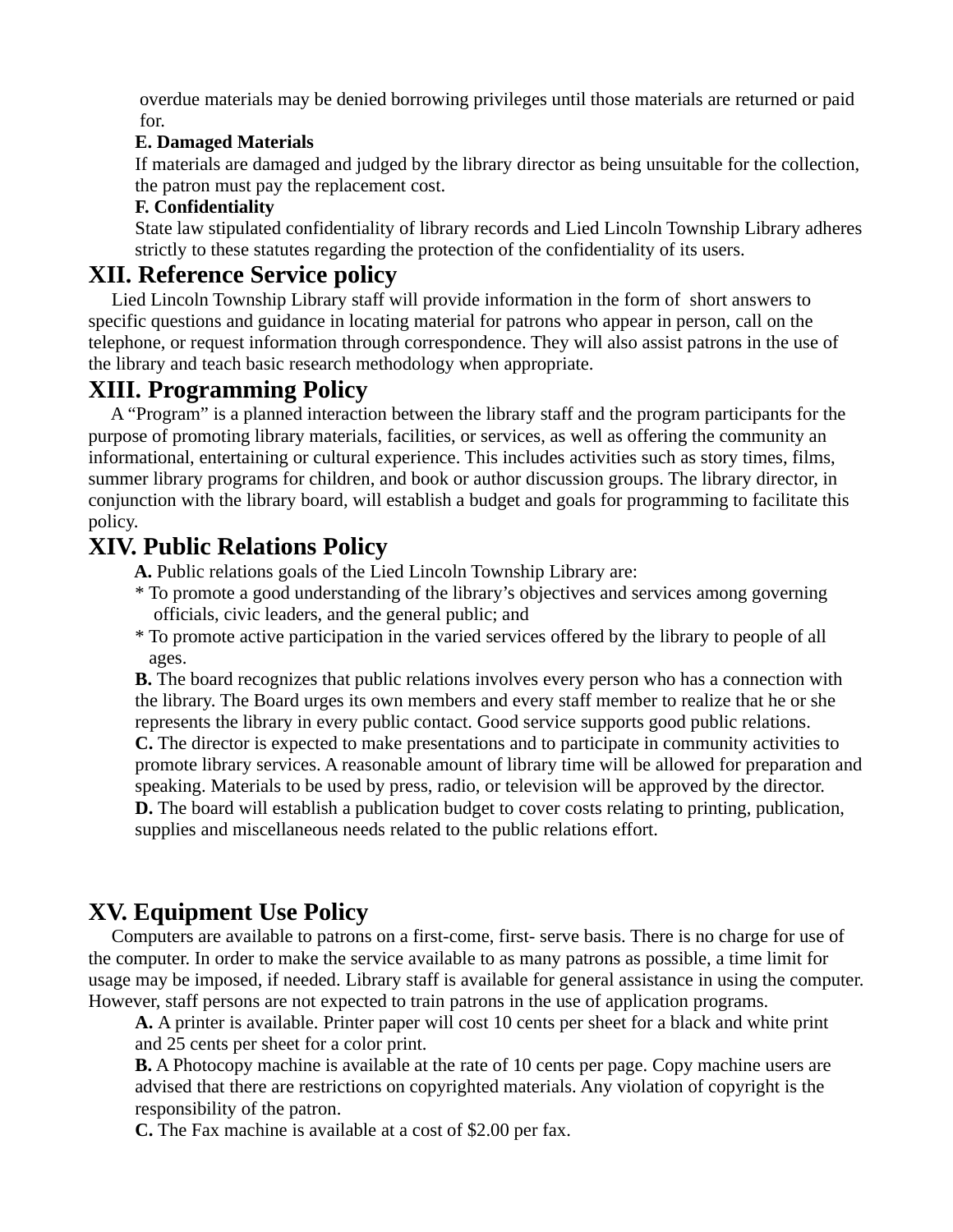**D.** The Cricut machine is available. Patrons are to provide their own paper and materials.

# **XVI. Internet Use Policy**

 Lied Lincoln Township Library provides access to the internet as a means to enhance the information and learning opportunities for citizens in the library's service area. Access to the internet is available to all patrons who adhere to the policies established by the library director and the Board of Trustees. Unacceptable use of the service will result in the suspension or revocation of internet use privileges.

**A.** Users are expected to follow generally accepted rules of network etiquette.

**B.** The internet is a decentralized, unmoderated global network; the Lied Lincoln Township Library has no control over the content found there. The library will not censor access to material nor protect users from offensive information and is not responsible for the availability and accuracy of information found in the internet. The library also cannot assure that data or files downloaded by users are virus-free. The library is not responsible for damages to equipment or data on a user's personal computer from the use of data downloaded from the library's internet service.

 **C.** Patrons may use the internet for the receipt and transmission of electronic mail (E-mail) as long as they use a free e-mail service that will establish and maintain an account for them; the library is unable to manage e-mail accounts for any organizations or individuals. Use of the internet and e-mail is not guaranteed to be private.

**D.** Users will respect and uphold copyright laws and all other applicable laws and regulations; they will not use it for illegal purposes. Messages relating to or in support of illegal activities will be reported to the proper authorities.

# **XVII. Displays and Exhibits Policy**

 The Lied Lincoln Township Library welcomes exhibits and displays of interest, information, and enlightenment to the community, as space permits. The director shall accept or reject material offered for display. The library assumes no responsibility for the preservation or protection, and no liability for possible damage or theft, of any item displayed or exhibited. All items placed in the library are there at the owner's risk. The director must approve all postings of fliers and other materials publicizing civic, educational, or cultural events.

# **XVIII. Disasters Policy**

**Fire-** At the first indication of smoke or flame, the library staff should investigate the situation. If the fire can be contained and extinguished quickly, staff should do so. If there is any doubt, immediately call 911 and clear the building.

**Health Emergencies-** Staff members should exercise caution when administering first aid of even a minor nature because of the safety of the injured individual and the potential liability of the staff member. Since each case is unique, staff members should use there own judgment to do what is prudent and reasonable.

**Weather Emergencies-**If dangerous weather is imminent, the person in charge will notify patrons and staff of weather conditions and invite them to take shelter in a building location predetermined as the best shelter available. The doors of the library will remain unlocked so that passersby will be able to seek shelter.

# **XIX.Social Media Policy**

The library uses social media to inform library users about library programs, events (including those co-sponsored with other organizations or neighboring libraries), announcements, and general library and literature-related news and events.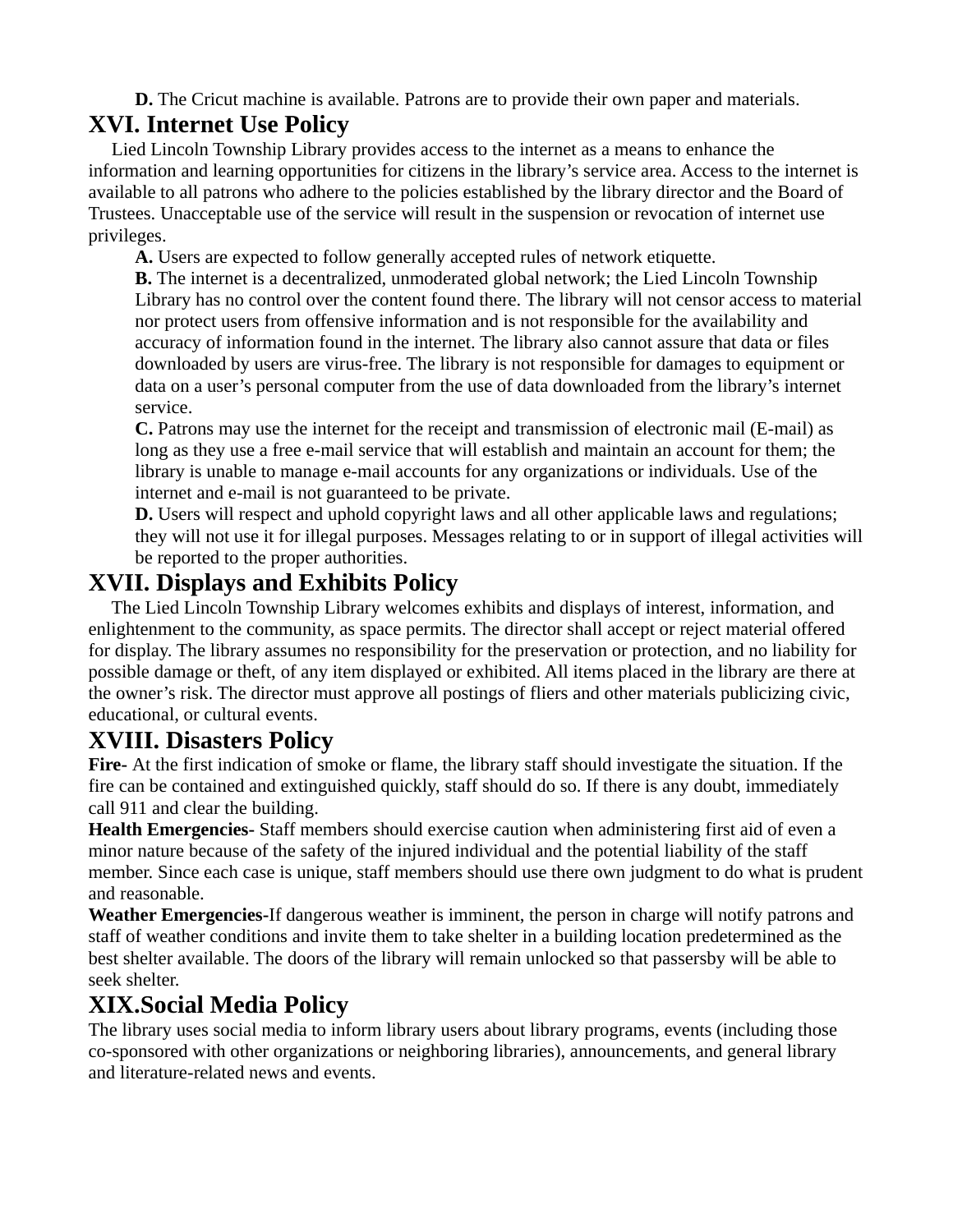The library's social media pages are not intended to be traditional public forums for the general exchange of ideas and viewpoints. Courts have recognized that libraries are limited public forums and as such, are only obligated to allow the public to exercise rights that fit with the purposes of the library. All postings related to library programs. Events, and materials are permitted, except as otherwise stated in this policy.

This policy governs the use of social media in three areas: public use, employee use, and publication of comments on social media. Social media is defined as any forum for online publication and commentary, including blogs, wikis, and social networking sites such as Facebook, Twitter, and You Tube.

#### **1. Public use**

The library is not responsible for or liable for the content of postings by third parties on any library sponsored social media site. All third party postings, unless specifically designated otherwise, do not reflect opinions or positions of the library, its employees, or trustees.

 By posting on the library's social media sites, users give the library permission to use their name, profile picture, and the content of any postings or comments they make without any compensation to the individual who made the post or liability on the part of the library.

#### **2. Employee use**

 Employees who engage in social networking including sites such as Facebook, Twitter, blogs, or wikis for personal use must do so on their own time. If an employee is speaking about a library related issue on his or her personal social networking site, the employee must identify that he or she is speaking as an individual and not on behalf of the library.

#### 3. **Comments on Social Media**

 Publication and commentary on social media carries similar obligations to any other kind of publication or commentary. The library encourages dialogue with our patrons and followers. The library reserves the right to delete comments at any time. The library also reserves the right to ban or block users who have posted in violation of this policy. This would only be done in good faith to protect our readers from comments that include, but are not limited to, the following:

- Advertisements
- Spam
- Postings which contain obscene matter
- Postings which are disparaging,harassing,abusive,profane,or offensive
- Hateful,threatening,or pornographic postings which contain graphic or gratuitous violence
- Potentially libelous or defamatory postings
- Postings which contain privileged, proprietary, or confidential information about any person, business, or entity, including, without limitation, patrons, vendors, the library or library partners
- Postings which violate or potentially violate local, state,or federal laws,including, without limitation, intellectual property and copyright laws
- Postings which discriminate on the basis of race,color,religion,national origin,sex,handicap,age,sexual orientation,creed,or ancestry
- Postings which are sexually harassing including, without limitation, epithets,slurs,negative stereotyping, sexual rumors that show hostility toward individuals based on gender, derogatory comments about individuals' body or appearance, unwelcome sexual compliments, innuendos, suggestions or joke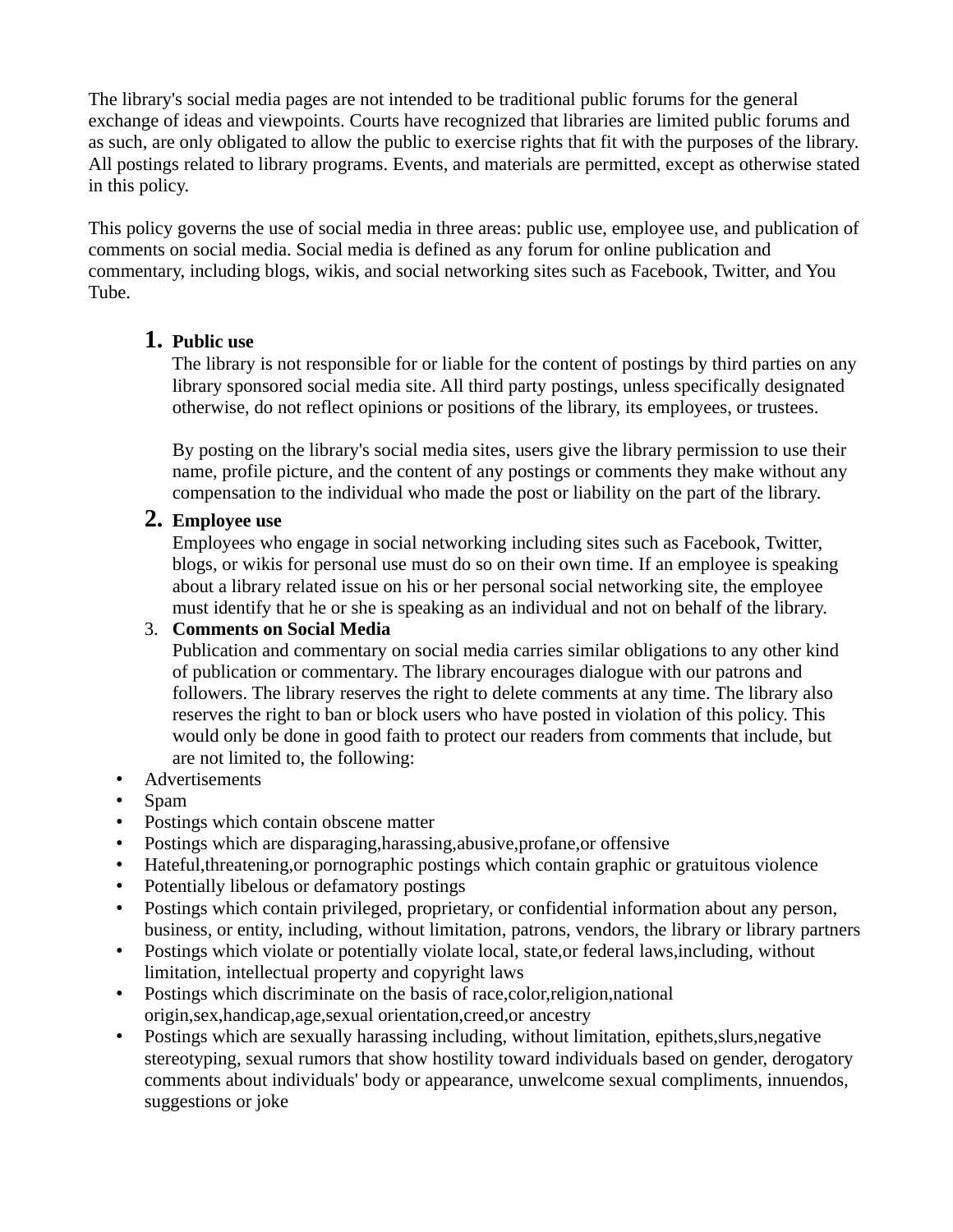• As appropriate, comments will be professionally, respectfully and promptly addressed by the director

### **XX. Gaming policy and rules of conduct**

The Library welcomes youth  $7<sup>th</sup>$  grade to adults to use the Library's gaming systems.

 The opportunities for gaming are being offered to make the Library more enticing to youth and teens, to encourage them to visit the Library, to develop their love of books and reading, and to expose them to all of the other services the Library has to offer.

 The service is also being offered to adults to demonstrate the value of a non-traditional library service. Patrons who desire to use the Library's gaming systems must read and agree to the Gaming Policy and Rules of Conduct before using them. The Rules of Conduct are set up to ensure proper and safe use of the gaming systems and equipment and allow fair access for the Library's patrons. Users who fail to follow the Gaming Policy and Rules of Conduct or who do not treat gaming systems and equipment with care may lose their gaming privileges and/or all of their other library privileges indefinitely depending upon the severity of the offense.

 Any damages or financial loss suffered by the Library that occur to the Library's space or equipment or to the gaming equipment and accessories will be the responsibility of the patron or patrons who are using the equipment at the time the damage occurs. Parents will be held financially responsible for any loss caused by their children.

 Users of the Library's gaming systems and equipment agree that the Elsie Public Library is not responsible for any loss or damage suffered by the user as a result of using or participating in gaming and the user agrees to indemnify and hold the Library and its employees, volunteers and Trustees harmless from any damages including personal injuries to any party or damages to any property alleged to be a consequence of the user's use of the Library's gaming systems or equipment

#### **Rules of Conduct**

The patron (user) must have a library card in good standing with the Lied Lincoln Township Library and have no overdue materials or fees.

 A signed Gaming Service Agreement must be on file at the Library for every patron using the Library's gaming systems. Copies of these policies will be supplied upon request.

Parents or guardians of patrons under 18 years of age must also countersign the minor patron's Gaming Service Agreement before a minor patron is allowed to use the Library's gaming systems.

Children under 10 years of age can only use the service when supervised by a parent or guardian or in a special program or event supervised by the library staff.

Gaming will be limited to specific gaming hours only. The use of the gaming equipment is available on a first come/first serve basis.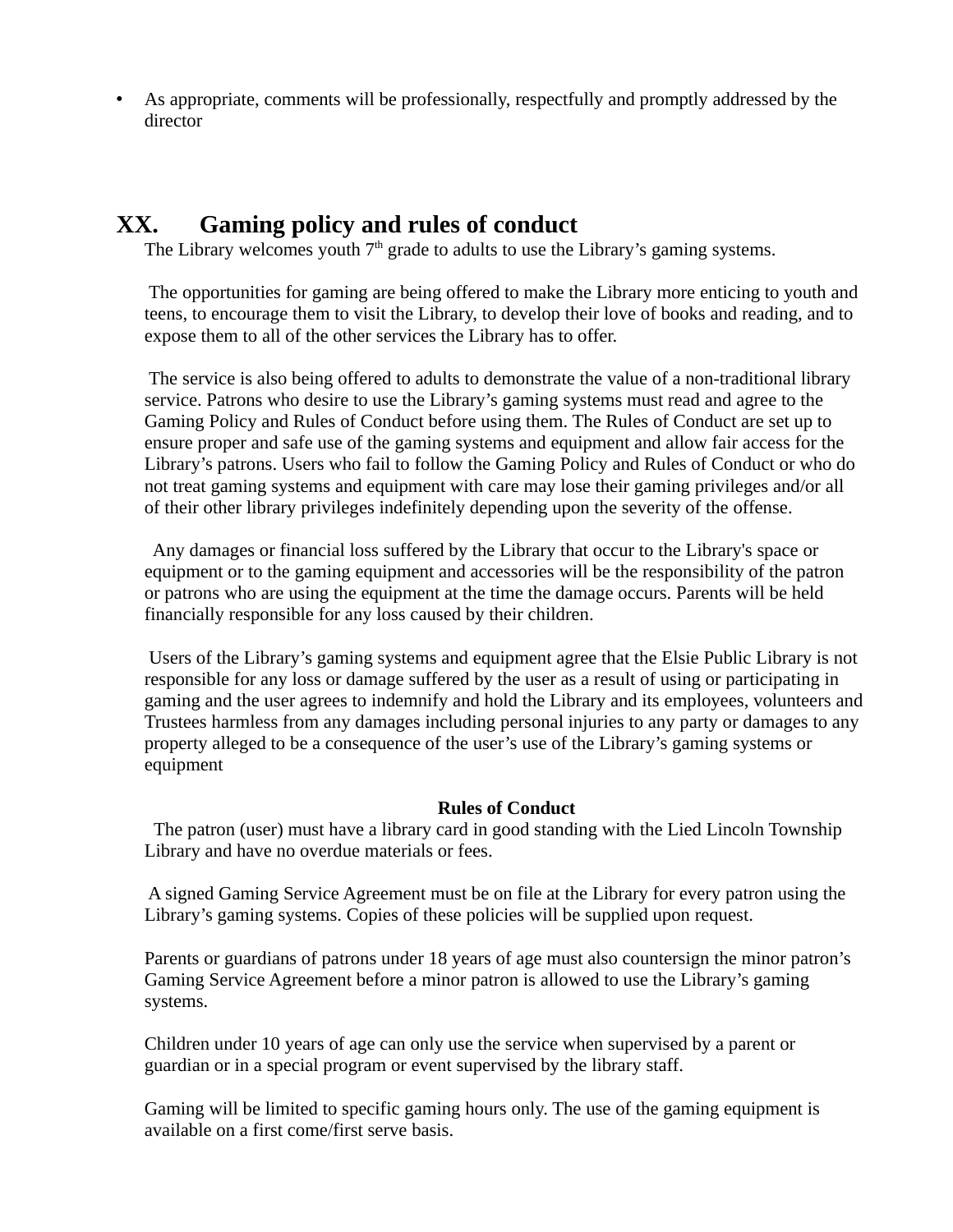Open gaming will be limited to 30 minutes (1/2 hour) per day/evening. If no one is waiting to use the game, play may continue for up to 30 more minutes, but users must be willing to end play if someone else signs up to use the system. Users must end play immediately at the request of the library staff.

All users must register each use of the gaming systems and equipment at a circulation desk.

 Users are cautioned to not allow others to use the gaming systems and equipment without registering. Patrons who use the gaming systems and equipment without registering and users who allow unregistered users to use the gaming systems or equipment violate the gaming policy.

 At the time of registration, the user will be given the games, controllers or other accessories that are needed to play. After play period is up, the user must check the items back in to a staff member immediately and sign out.

Users using a Wii gaming system and equipment must wear the wrist leash. Users who fail to use leash will lose their privileges for that day. Repeat violators may have their gaming privileges revoked indefinitely.

Users using a gaming system and equipment are asked to respect other patrons using the Library and keep the volume and noise level low. Foul language and profanity is prohibited.

Users are not allowed to bring and use games from outside the Library. Users should only use games appropriate for their age.

Users are allowed to use their own controllers and accessories, but the Library assumes no responsibility for any damage or loss to the user's equipment. Inventory of gaming accessories will be made daily by the staff.

Users must quit play and check equipment back in to the staff 30 minutes before closing.

### **XXI. Telescope Lending Policy**

The Telescopes in the library project was supported in part by the Library Services and Technology Act, administered by the Federal Institute of Museum and Library Services and granted by the Nebraska Library Commission. The telescopes are intended to benefit the community and promote amateur astronomy.

### **Lending Policy:**

1. The 4.5 inch StarBlast telescope may be checked out by Lied Lincoln Township patrons who are 16 years old or older. Patrons under the age of 16 must have a parent co-sign.